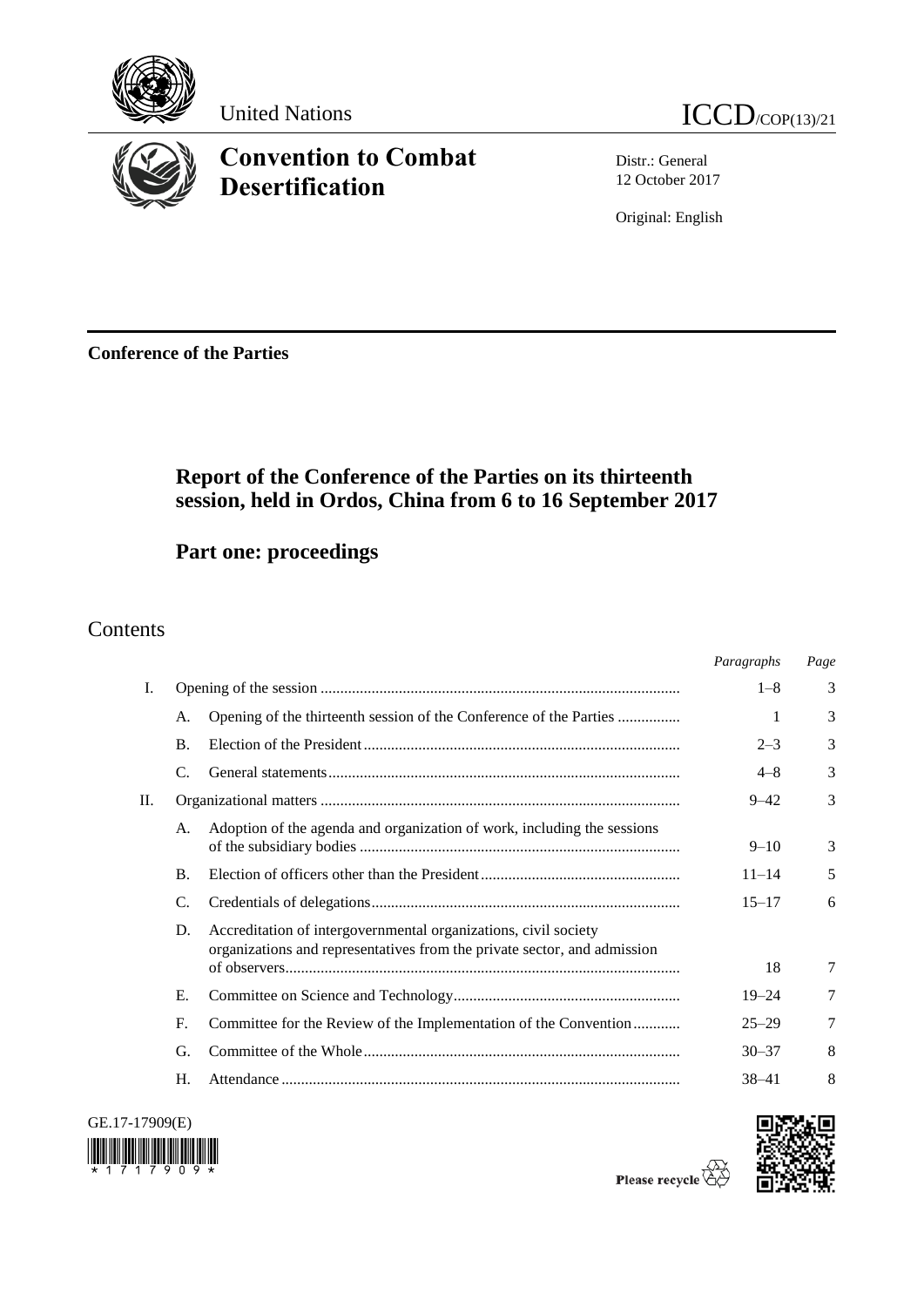### **ICCD/COP(13)/21**

|         | L.                                                                                            |                                                                                                                                              | 42        | 10 |
|---------|-----------------------------------------------------------------------------------------------|----------------------------------------------------------------------------------------------------------------------------------------------|-----------|----|
| III.    |                                                                                               | Inclusion of activities of non-governmental organizations within the official                                                                |           |    |
|         | programme of work of the Conference of the Parties: open dialogue session                     |                                                                                                                                              |           | 10 |
| IV.     |                                                                                               |                                                                                                                                              | $47 - 67$ | 11 |
|         | А.                                                                                            |                                                                                                                                              | $47 - 60$ | 11 |
|         | <b>B.</b>                                                                                     |                                                                                                                                              | $61 - 62$ | 12 |
|         | C.                                                                                            | How can local governments help address the challenges of land degradation?<br>(a dialogue with elected and local government representatives) | $63 - 64$ | 12 |
|         | D.                                                                                            | How can the private sector invest to help achieve land degradation                                                                           | $65 - 67$ | 13 |
| V.      | Decisions and resolution adopted by the Conference of the Parties                             |                                                                                                                                              | $68 - 77$ | 13 |
|         | А.                                                                                            | Decisions taken at the recommendation of the President of the                                                                                | $69 - 72$ | 13 |
|         | <b>B.</b>                                                                                     |                                                                                                                                              | 73        | 14 |
|         | C.                                                                                            | Decisions taken at the recommendation of the Committee of the Whole                                                                          | 74        | 14 |
|         | D.                                                                                            | Decisions taken at the recommendation of the Committee for the Review                                                                        | 75        | 15 |
|         | Ε.                                                                                            | Decisions taken at the recommendation of the Committee on Science                                                                            | 76        | 15 |
|         | F.                                                                                            |                                                                                                                                              | 77        | 16 |
| VI.     |                                                                                               |                                                                                                                                              |           | 16 |
|         | A.                                                                                            | Adoption of the report of the Conference of the Parties on its thirteenth                                                                    | 78        | 16 |
|         | <b>B.</b>                                                                                     |                                                                                                                                              | $79 - 82$ | 16 |
| Annexes |                                                                                               |                                                                                                                                              |           |    |
| I.      | Summary of the high-level segment of the Conference of the Parties at its thirteenth session  |                                                                                                                                              |           | 17 |
| П.      | Declaration of civil society organizations attending the thirteenth session of the Conference |                                                                                                                                              |           | 23 |
| Ш.      | Declaration from the Sustainable Land Management Business Forum                               |                                                                                                                                              |           | 26 |
| IV.     |                                                                                               |                                                                                                                                              |           | 29 |
| V.      | Documents before the Conference of the Parties at its thirteenth session                      |                                                                                                                                              |           | 33 |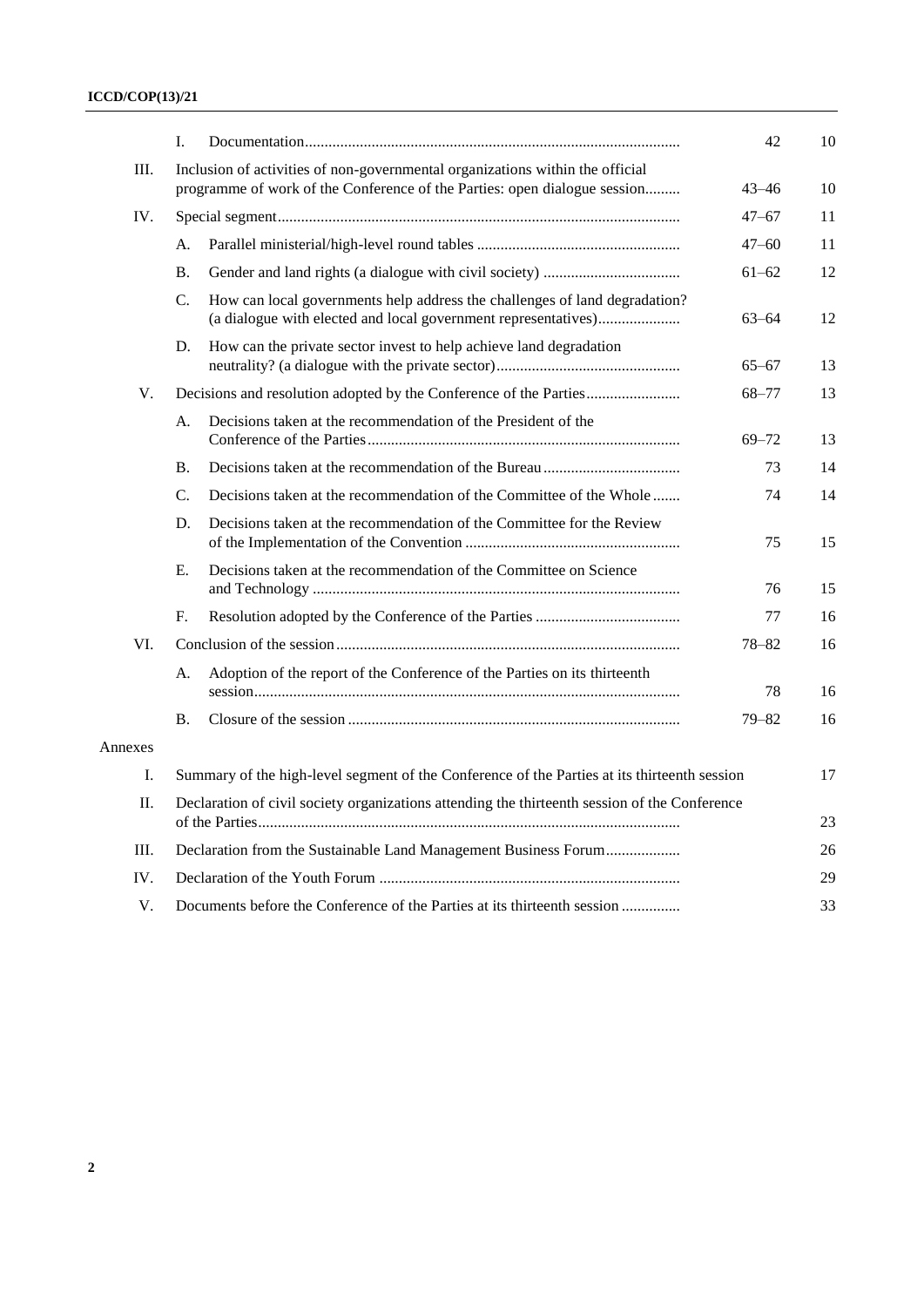## **I. Opening of the session**

#### **A. Opening of the thirteenth session of the Conference of the Parties**

1. On 6 September 2017, the thirteenth session of the Conference of the Parties (COP 13) was opened by His Excellency Cemal Nogay, Deputy Undersecretary of the Ministry of Forestry and Water Affairs on behalf of COP 12 President His Excellency Veysel Eroğlu, Minister of Forestry and Water Affairs (Turkey) who, pursuant to article 22 of the rules of procedure of the United Nations Convention to Combat Desertification (UNCCD), delivered a statement.

#### **B. Election of the President**

#### **(Agenda item 1 (a))**

2. At its 1st meeting, on 6 September 2017, the Conference of the Parties (COP) elected, by acclamation, His Excellency Zhang Jianlong, Minister of State Forestry Administration of China, as President of its thirteenth session.

3. The incoming President made a statement.

### **C. General statements**

4. Also at the 1st meeting, on 6 September 2017, the Governor of the People's Government of Inner Mongolia Autonomous Region, Ms. Bu Xiaolin, made a statement on behalf of the host city.

5. At the same meeting, the Executive Secretary of the UNCCD secretariat made a statement.

6. Also at the 1st meeting, statements were made by the representatives of Ecuador (on behalf of the Group of 77 and China), Estonia (on behalf of the European Union and its Member States), Kenya (on behalf of the African Group), Bhutan (on behalf of the Asia-Pacific Group), Argentina (on behalf of Latin America and Caribbean Group), Italy (on behalf of the Regional Implementation Annex for the Northern Mediterranean (Annex IV)) and Armenia (on behalf of the Central and Eastern European Group).

7. A statement was also made by a representative of the United Nations Development Programme (UNDP).

8. Furthermore, a statement was made by a representative of a non-governmental organization (China Green Foundation).

## **II. Organizational matters**

### **A. Adoption of the agenda and organization of work, including the sessions of the subsidiary bodies**

#### **(Agenda item 1 (b) and (f))**

9. The Conference considered agenda item 1 (b) and (f) at its 1st meeting, on 6 September 2017.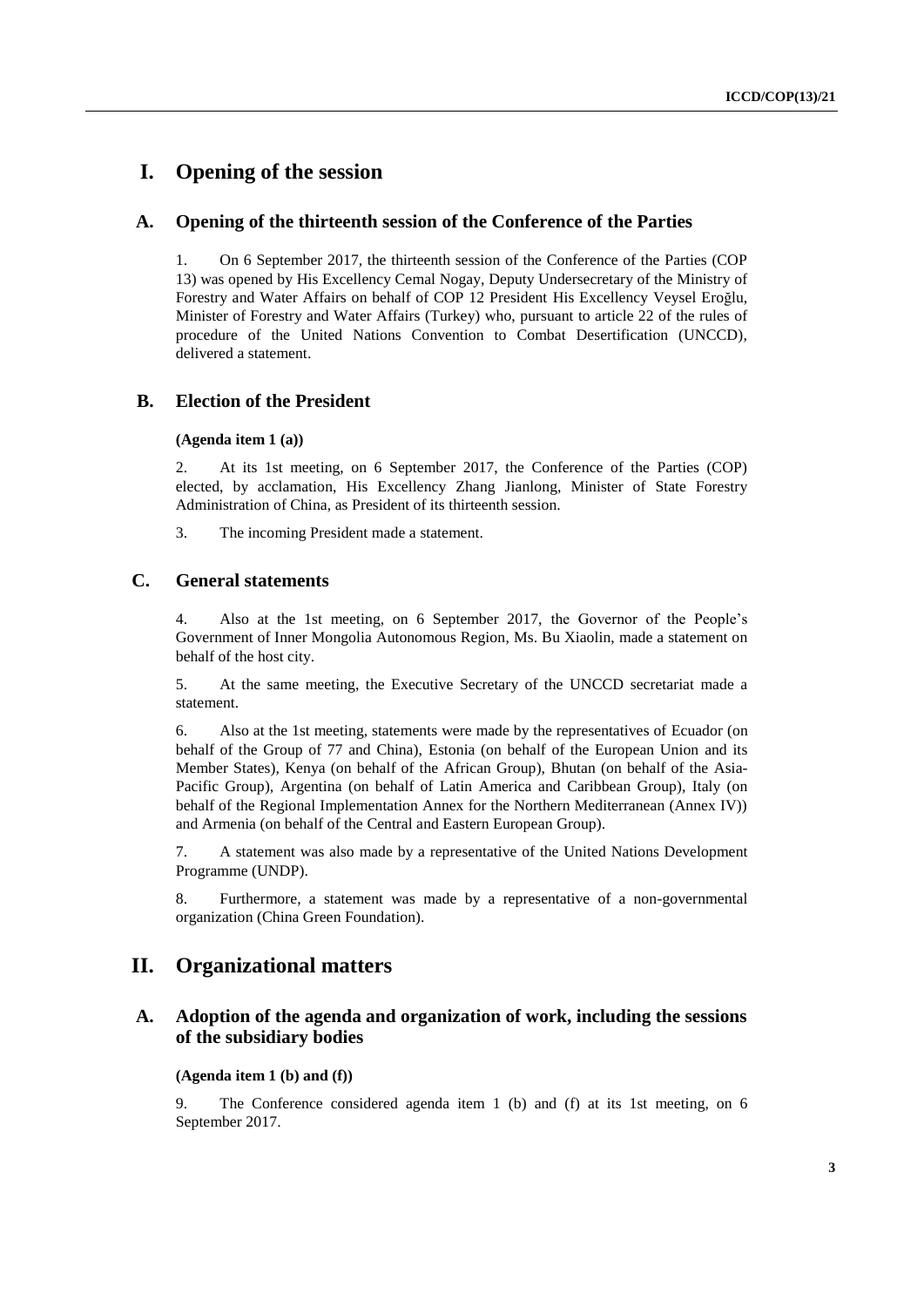10. Following a statement by the President of COP 13, the Conference adopted its agenda and the organization of work as contained in document ICCD/COP(13)/1, as follows:

- 1. Organizational matters:
	- (a) Election of the President;
	- (b) Adoption of the agenda;
	- (c) Election of officers other than the President:
		- (i) Election of Vice-Presidents;
		- (ii) Election of the Chair of the Committee on Science and Technology;
		- (iii) Election of the Chair of the Committee for the Review of the Implementation of the Convention;
	- (d) Credentials of delegations;
	- (e) Accreditation of intergovernmental organizations, civil society organizations and representatives from the private sector, and admission of observers;
	- (f) Organization of work, including the sessions of the subsidiary bodies.

2. 2030 Agenda for Sustainable Development: implications for the United Nations Convention to Combat Desertification:

- (a) Integration of Sustainable Development Goal 15 and related target 15.3 which states: "to combat desertification, restore degraded land and soil, including land affected by desertification, drought and floods, and strive to achieve a land degradation-neutral world", into the implementation of the United Nations Convention to Combat Desertification;
- (b) The future strategic framework of the Convention;
- (c) Implementation of the comprehensive communication strategy and the United Nations Decade for Deserts and the Fight against Desertification (2010–2020).
- 3. Effective implementation of the Convention at national, subregional and regional level:
	- (a) Report of the Committee for the Review of the Implementation of the Convention and its recommendations to the Conference of the Parties;
	- (b) Additional procedures or institutional mechanisms to assist the Conference of the Parties in regularly reviewing the implementation of the Convention – Terms of reference of the Committee for the Review of the Implementation of the Convention;
	- (c) Addressing particular regional and national conditions;
	- (d) Promotion and strengthening of relationships with other relevant conventions and international organizations, institutions and agencies;
	- (e) Securing of additional investments and the relations with financial mechanisms: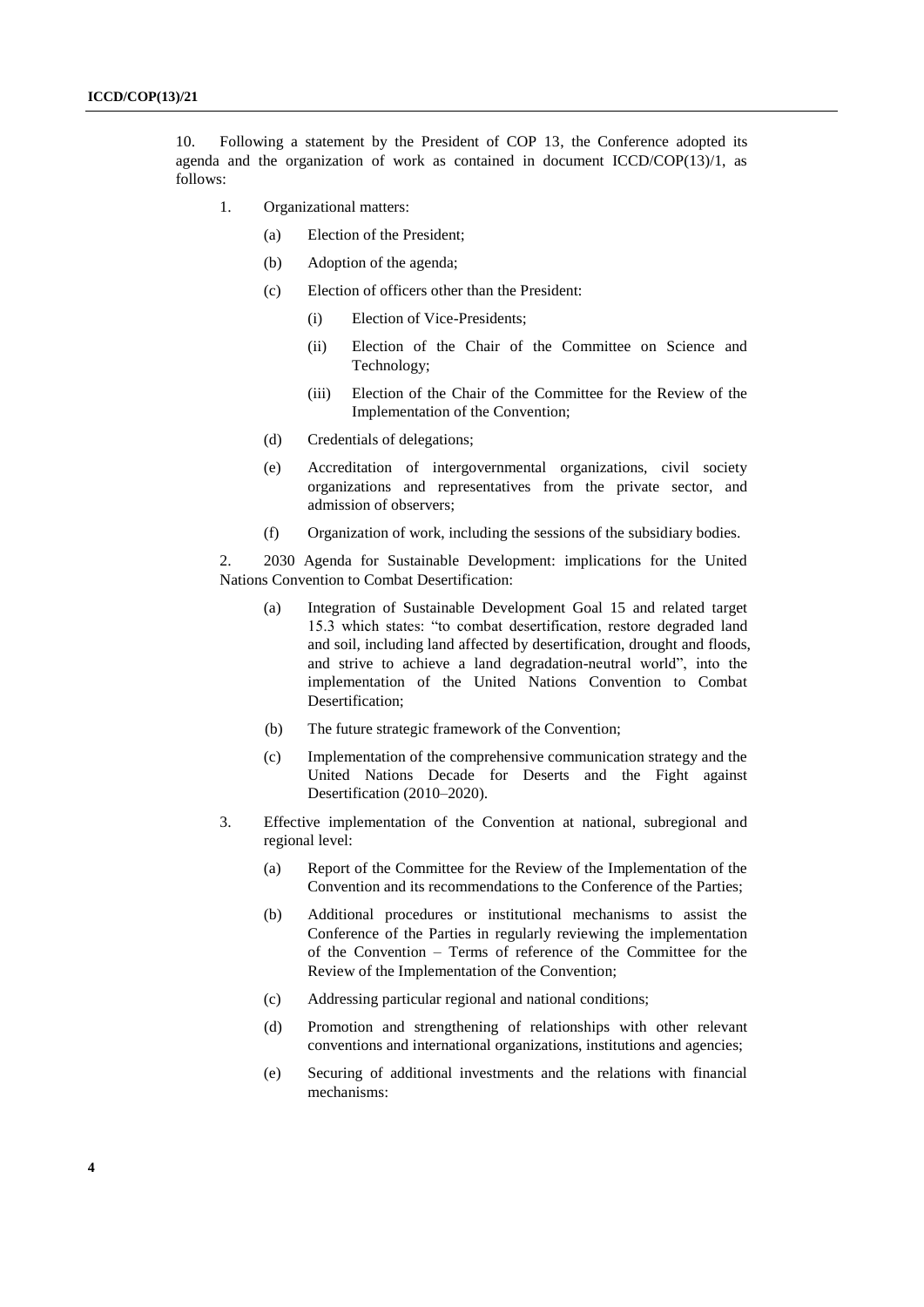- (i) Memorandum of Understanding between the United Nations Convention to Combat Desertification and the Global Environment Facility;
- (ii) Report of the Global Mechanism.

4. Linking scientific knowledge with decision-making: review of the report of the Committee on Science and Technology and its recommendations to the Conference of the Parties.

- 5. Special segment:
	- (a) Parallel ministerial/high-level round tables:
		- (i) Round table 1: Land degradation: a challenge to development, prosperity and peace;
		- (ii) Round table 2: Drought and sand and dust storms: early warning and beyond;
		- (iii) Round table 3: Land degradation neutrality: "From targets to action…what will it take?";
	- (b) Gender and land rights (a dialogue with civil society);
	- (c) How can local governments help address the challenges of land degradation? (a dialogue with elected and local government representatives);
	- (d) How can the private sector invest to help achieve land degradation neutrality? (a dialogue with the private sector).
- 6. Programme and budget:
	- (a) Programme and budget for the biennium 2018–2019;
	- (b) Financial performance for the Convention trust funds;
	- (c) Report of the Evaluation Office.
- 7. Procedural matters:
	- (a) Participation and involvement of civil society organizations in meetings and processes of the United Nations Convention to Combat Desertification;
	- (b) Participation and involvement of the private sector in meetings and processes of the United Nations Convention to Combat Desertification and the business engagement strategy;
	- (c) Programme of work for the fourteenth session of the Conference of the Parties.
- 8. Report on the session.

## **B. Election of officers other than the President**

#### **(Agenda item 1 (c))**

11. The Conference considered this agenda item at its 1st and 2nd meetings, on 6 and 9 September 2017, and elected the following officers for its thirteenth session:

*Vice-Presidents:*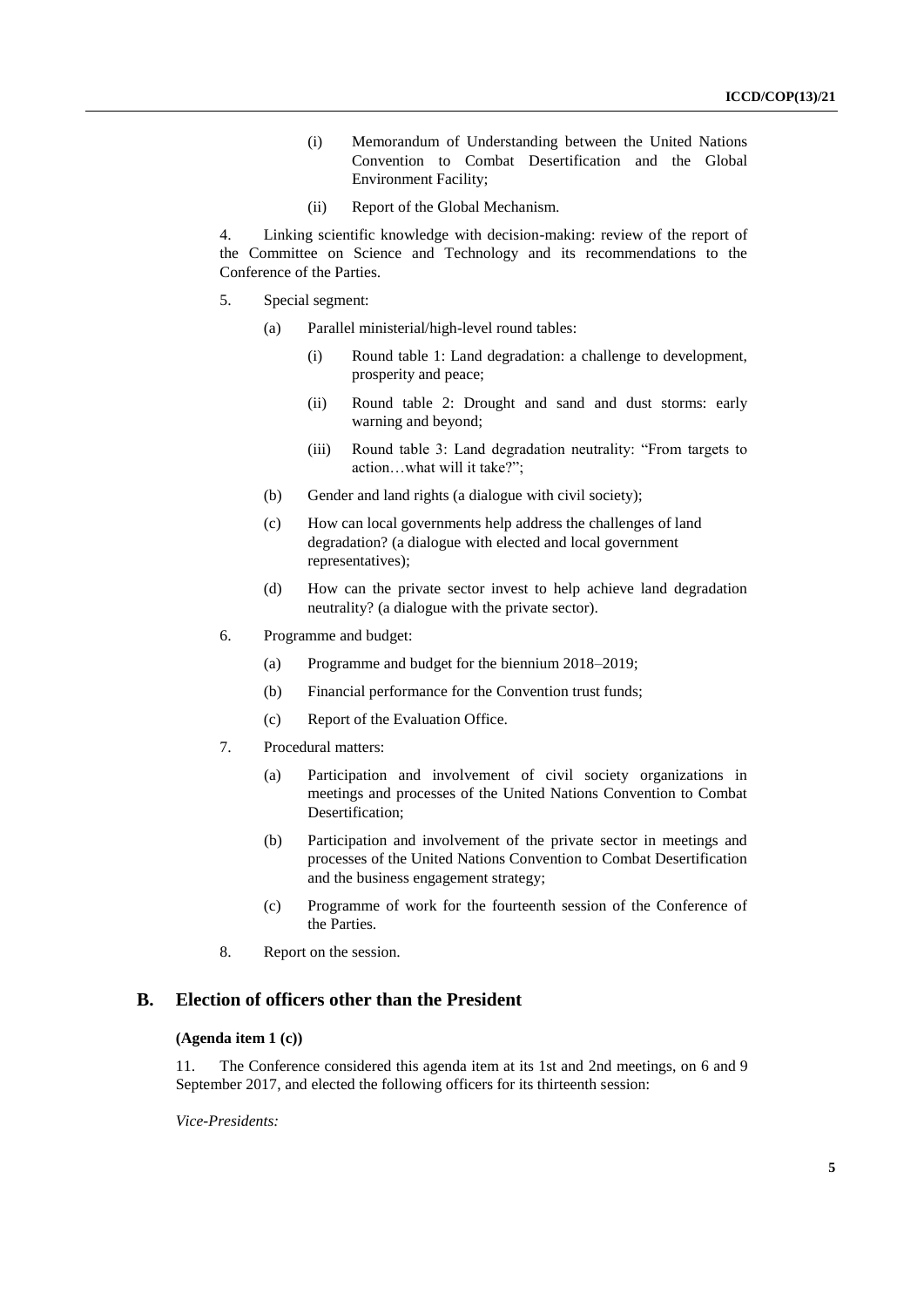- Mr. Richard Mwendandu (Kenya)
- Mr. Abdessamad Hajibi (Morocco)
- Ms. Karma Dema Dorji (Bhutan)
- Mr. Jorge Heider (Argentina)
- Mr. Trevor Benn (Guyana)
- Mr. Andrei Kuzmich (Belarus)
- Mr. Valeriu Cazac (Republic of Moldova)
- Mr. Damien Barchiche (France)
- Ms. Barbara De Rosa-Joynt (United States of America).

12. At the 2nd meeting, on 9 September 2017, the Conference appointed Mr. Trevor Benn (Guyana) as Rapporteur of the thirteenth session.

#### *Chair of the Committee on Science and Technology*

13. At the 10th meeting, on 15 September 2017, the Conference elected Mr. Omer Muhammad (Pakistan) as Chair of the forthcoming fourteenth session of the Committee on Science and Technology.

#### *Chair of the Committee for the Review of the Implementation of the Convention*

14. At the 10th meeting, on 15 September 2017, the Conference elected Mr. Samuel Mabilin Contreras (Philippines) as Chair of the forthcoming seventeenth and eighteenth sessions of the Committee for the Review of the Implementation of the Convention.

#### **C. Credentials of delegations**

#### **(Agenda item 1 (d))**

15. At the 9th meeting, on 14 September 2017, the Conference considered the report on credentials of delegations, as contained in document  $ICCD/COP(13)/20$ , and the recommendation contained therein.

16. At the same meeting, the Conference adopted a draft decision contained in document ICCD/COP(13)/L.3 approving the report.

17. The COP, on the basis of the report of the Bureau of the COP and additional credentials provided by Cambodia, Malta, Zambia and Zimbabwe, accepted the credentials of Parties attending the session.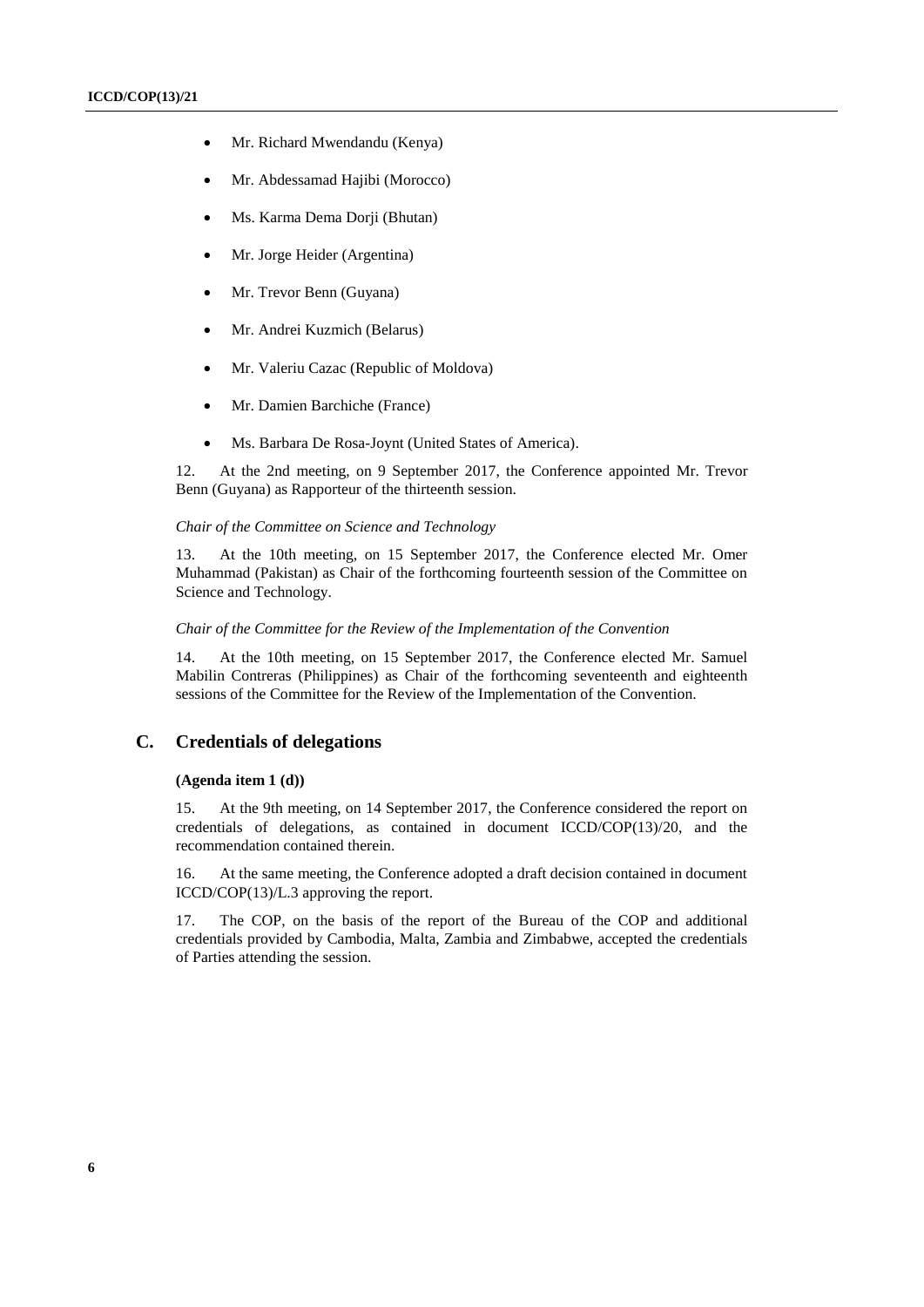### **D. Accreditation of intergovernmental organizations, civil society organizations and representatives from the private sector, and admission of observers**

#### **(Agenda item 1 (e))**

18. At the 1st meeting, on 6 September 2017, following a statement by a representative of the UNCCD, the Conference decided to accredit as observers the national, international, governmental and intergovernmental organizations listed in annex I, the non-governmental and civil society organizations listed in annex II and the business and industry entities listed in annex III of document ICCD/COP(13)/17.

#### **E. Committee on Science and Technology**

19. The thirteenth session of the Committee on Science and Technology (CST 13) was convened under the chairmanship of Mr. Hamid Custovic (Bosnia and Herzegovina). The Committee held six meetings, from 6 to 9 September 2017.

20. At the 1st meeting, on 6 September 2017, the Committee adopted its agenda as contained in document ICCD/COP(13)/CST/1, and approved the organization of work for the session as contained in annex II to that document.

21. At the same meeting, the Committee appointed the Vice-Chair of the CST, Mr. Jean-Luc Chotte (France), as Rapporteur of CST 13.

22. Also at the same meeting, the Committee agreed to establish a contact group and appointed Mr. Jean-Luc Chotte (France) as Facilitator of the contact group.

23. At its 5th meeting, on 9 September 2017, the Committee elected by acclamation the following as Vice-Chairs for its forthcoming fourteenth session: Mr. Carl Fiati (Ghana), Ms. María Angélica Fernández (Colombia), Mr. Ahmet Senyaz (Turkey) and Mr. German Kust (Russian Federation).

24. The Committee submitted six recommendations to the COP. The Conference took action on these recommendations at its 9th meeting, on 14 September 2017.

#### **F. Committee for the Review of the Implementation of the Convention**

25. The sixteenth session of the Committee for the Review of the Implementation of the Convention was convened under the chairmanship of the Chair, Mr. Aliyu Bananda (Nigeria). The Committee held five meetings, from 7 to 13 September 2017.

26. At the 1st meeting, on 7 September 2017, the Committee adopted its agenda as contained in document ICCD/CRIC(16)/1 and approved the organization of work for the session as contained in annex II to that document.

27. At the same meeting, the Vice-Chair of the CRIC, Mr. Raymond Baptiste (Grenada), was appointed Rapporteur of the Committee for the Review of the Implementation of the Convention.

28. Also at the same meeting, the Committee agreed to establish a contact group and appointed Mr. Trevor Benn (Guyana) as Facilitator of the contact group.

29. The Committee submitted six recommendations to the COP. The Conference took action on these recommendations at its 9th meeting, on 14 September 2017.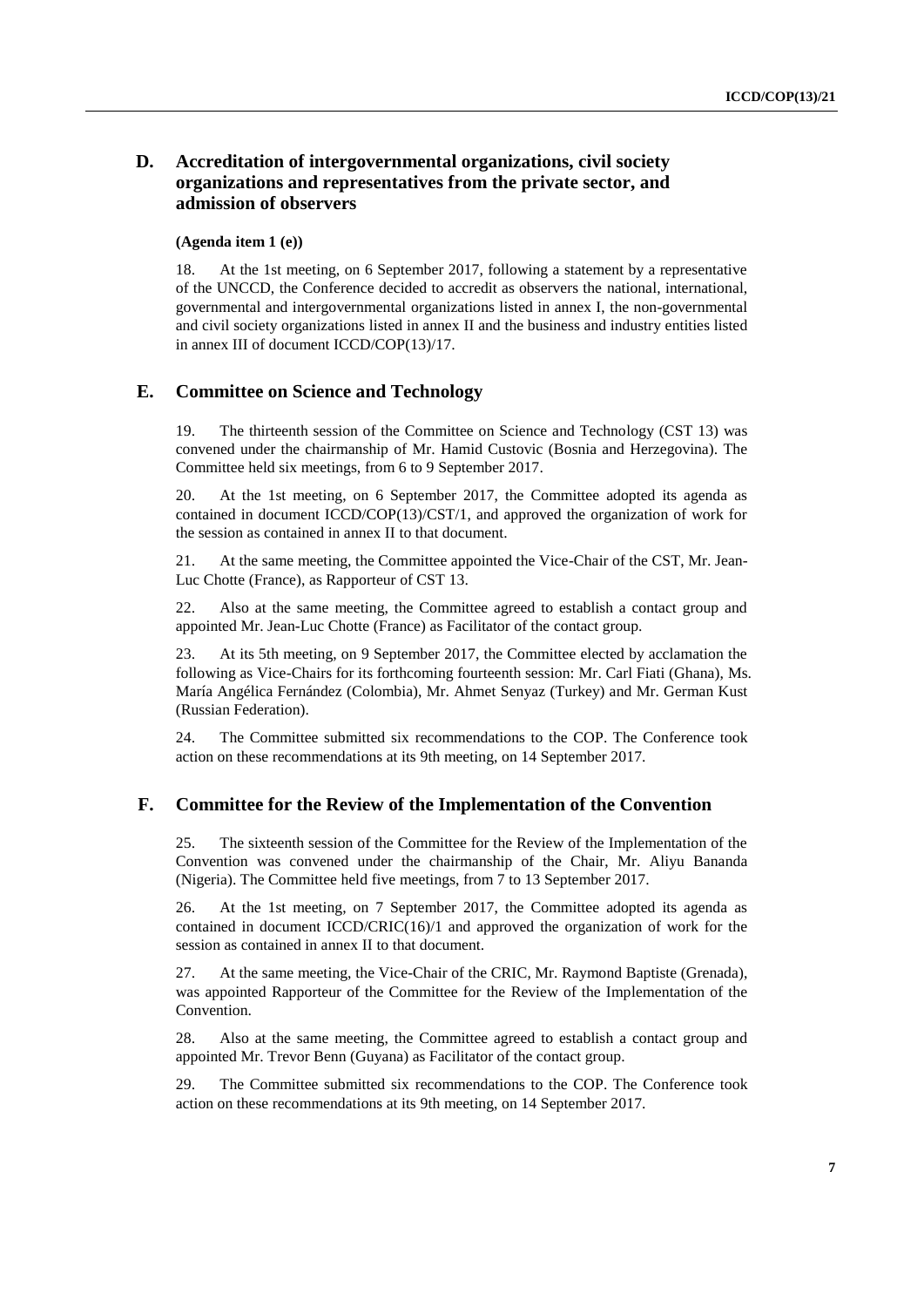#### **G. Committee of the Whole**

30. At its 1st meeting, on 6 September 2017, the Conference decided to establish a Committee of the Whole and to allocate to the Committee the agenda items listed in paragraph 15 of document ICCD/COP(13)/1.

31. In addition, during the second meeting of the Committee, on 8 September 2017, two draft proposals were tabled for consideration by the COW under the agenda item: Procedural matters-Any other matters deemed to be appropriate.

32. At its 1st meeting, on 6 September 2017, the Conference designated Ms. Nosipho Ngcaba (South Africa) as Chair of the Committee of the Whole. The Committee held four meetings, from 6 to 15 September 2017.

33. At the 1st meeting, the Committee established two contact groups: (a) a contact group on programme and budget matters, under the facilitation of Mr. Patrick Wegerdt (European Commission); and (b) a contact group on COW matters other than the programme and budget, under the facilitation of Mr. Luis Domingos Constantino (Angola).

34. At its fourth meeting, on 15 September 2017, the Committee submitted 15 recommendations to the COP.

35. A statement was made by the representative of the European Union in connection with the adopted draft decision on the future strategic framework of the Convention (document ICCD/COP(13)/L.18), and requested to be reflected in the report of the session.

36. While the European Union reiterated that it joined the consensus for the adoption of the said draft decision, it recalled that the COP, in the decision adopting the strategic framework of the Convention, reaffirmed the 2030 Agenda for Sustainable Development and the Addis Ababa Action Agenda. In that regard, the European Union underlined that the interpretation and application of the Strategic Framework must be fully aligned with those documents and that the language used in the Strategic Framework may not be used as a precedent in other fora. In particular, the European Union stressed that the expected impact 5.3<sup>1</sup> must be read in line with paragraph 120 of the Addis Ababa Action Agenda.<sup>2</sup>

37. The Conference took action on the recommendations of the Committee at its 10th meeting, on 15 September 2017.

### **H. Attendance**

38. The thirteenth session of the COP was attended by representatives of the following 144 Parties to the Convention:

<sup>&</sup>lt;sup>1</sup> Document ICCD/COP(13)/21/Add.1, decision 7/COP.13, Annex, Chapter III, Strategic objectives and expected impacts.

<sup>2</sup> Addis Ababa Action Agenda: <www.un.org/esa/ffd/wpcontent/uploads/2015/08/AAAA\_Outcome.pdf>.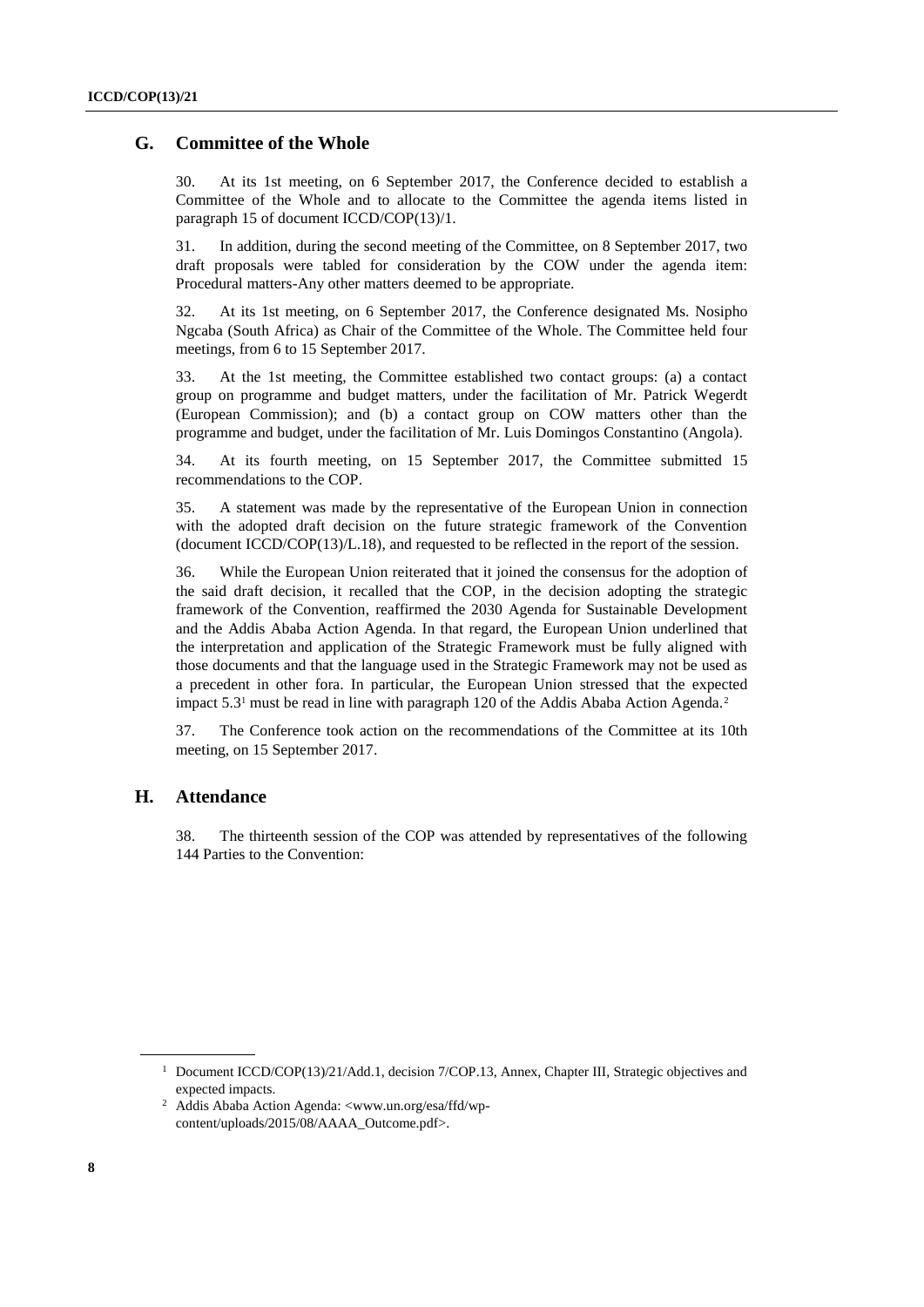Algeria Angola Antigua and Barbuda Argentina Armenia Australia Bangladesh Belarus Belgium Benin Bhutan Bolivia (Plurinational State of) Bosnia and Herzegovina Botswana Brazil Burkina Faso Cambodia Cameroon Canada Cape Verde Central African Republic Chad China Colombia Comoros Cook Islands Costa Rica Croatia Cuba Czechia Côte d'Ivoire Democratic Republic of the Congo Dominica Dominican Republic Ecuador Egypt El Salvador Equatorial Guinea Eritrea Estonia Ethiopia European Union Fiji Finland France Gabon Gambia Georgia

Germany Ghana Grenada Guatemala Guinea Guinea-Bissau Guyana Haiti Hungary Iceland India Indonesia Iran (Islamic Republic of) Iraq Israel Italy Japan Jordan Kazakhstan Kenya Kiribati Kuwait Kyrgyzstan Lao People's Democratic Republic Lebanon Lesotho Liberia Luxembourg Madagascar Malawi Malaysia Mali Malta Marshall Islands Mauritania Mauritius Mexico Micronesia (Federated States of) Mongolia Montenegro Morocco Mozambique Namibia Nepal Netherlands Nicaragua Niger Nigeria

Norway Oman Pakistan Panama Papua New Guinea Peru Philippines Poland Portugal Republic of Korea Republic of Moldova Romania Russian Federation Rwanda Saint Kitts and Nevis Saint Lucia Saint Vincent and the Grenadines Samoa Sao Tome and Principe Saudi Arabia Senegal Serbia Seychelles Slovakia Somalia South Africa South Sudan Sri Lanka Sudan Swaziland Switzerland Syrian Arab Republic Tajikistan Thailand Togo Tonga Tunisia Turkey Uganda Ukraine United Republic of Tanzania United States of America Uruguay Uzbekistan Venezuela (Bolivarian Republic of) Viet Nam Zambia Zimbabwe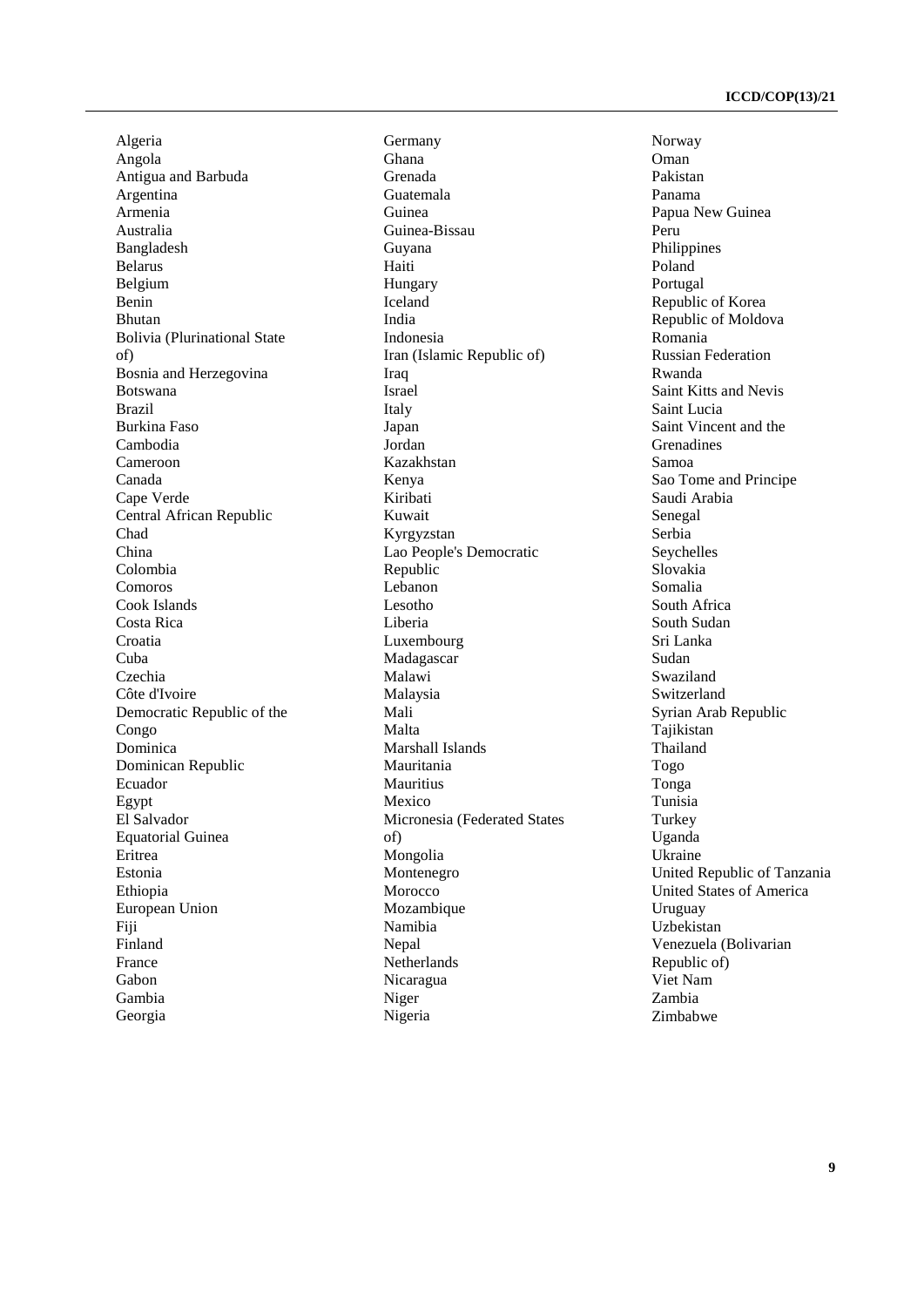39. The session was also attended by observers from the following States not Party to the Convention:

Holy See

Palestine

40. The following United Nations organs, organizations and programmes, offices and specialized agencies were represented:

Food and Agriculture Organization of the United Nations

Global Environment Facility

Intergovernmental Science-Policy Platform on Biodiversity and Ecosystem Services

International Fund for Agricultural Development

Secretariat of the Convention on Biological Diversity

United Nations Capital Development Fund

United Nations Development Programme

United Nations Environment Programme

United Nations Forum on Forests

United Nations Framework Convention on Climate Change

United Nations Office for Project Services

United Nations University

United Nations Women

World Bank

World Food Programme

World Meteorological Organization

41. The session was also attended by representatives of 16 intergovernmental organizations and 120 civil society organizations.

### **I. Documentation**

42. The documents submitted for the consideration of the COP at its thirteenth session are listed in annex V.

## **III. Inclusion of activities of non-governmental organizations within the official programme of work of the Conference of the Parties: open dialogue session**

**(Agenda item 1 (b) and (f))**

43. The Conference held an open dialogue session under agenda item 1 (b) and (f) at its 2nd meeting, on 9 September 2017, on the theme "Land and Climate".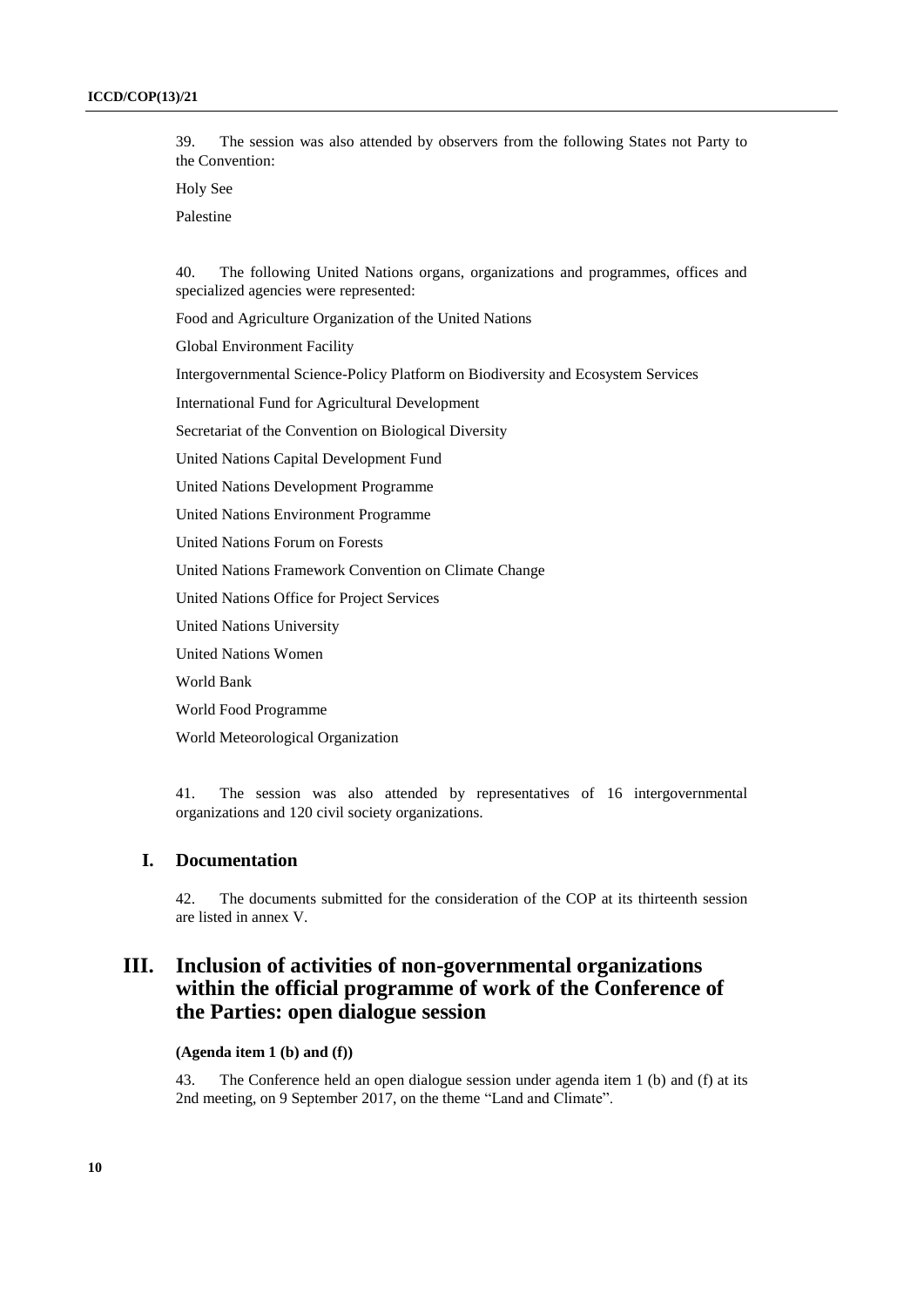44. The meeting was opened and moderated by Ms. Liu Fangfei, UNCCD Dryland Ambassador.

45. Following a statement by the keynote speaker, Mr. Bariş Karapınar, Lead Author of the Fifth Assessment Report of the Intergovernmental Panel on Climate Change (IPCC), presentations were made by the following panellists: Mr. Ahmed Sekou Diallo, Executive Director of the Association de Formation et d'Appui au Développement from Mali (on behalf of the African Group), Ms. Vu Thi Bich Hop, Executive Director of the Centre for Sustainable Rural Development from Viet Nam (on behalf of the Asia-Pacific Group), Mr. Juan Riet, Professor and Technical Advisor from Uruguay (on behalf of the Latin America and Caribbean Group), Ms. Sophiko Akhobadze, Executive Director of the Regional Environmental Center for the Caucasus from Georgia (on behalf of the Eastern European Group), Mr. Robert Tansey, Advisor at the Nature Conservancy (on behalf of the Western Europe and Others Group), Mr. Andrew Lesa from New Zealand (on behalf of the Youth).

46. In the ensuing discussion, the panellists responded to comments made and questions posed by the representatives of the civil society of India, [Bolivia \(Plurinational State of\),](http://data.un.org/CountryProfile.aspx?crName=Bolivia%20%28Plurinational%20State%20of%29) Senegal, Chad, Iraq, Uruguay, China, Nepal, Cabo Verde, Namibia, Venezuela (Bolivarian Republic of), South Africa, Peru, Cuba, Republic of Korea, Morocco, Niger, Liberia and the State of Palestine and by a representative of UNDP.

## **IV. Special segment**

**(Agenda item 5)**

#### **A. Parallel ministerial/high-level round tables**

47. At its 3rd to 8th meetings, on 11 and 12 September 2017, the Conference held a special high-level segment with opening and closing meetings, three parallel ministerial/high-level round tables and three interactive dialogue sessions under the agenda item.

48. At the 3rd meeting, on 11 September 2017, the President of the Conference opened the special high-level segment and made a statement.

49. At the same meeting, His Excellency Wang Yang, Vice Premier of the People's Republic of China read a message from His Excellency Xi Jinping, President of the People's Republic of China and delivered a keynote speech.

50. At the same meeting, a video message from the United Nations Secretary-General Mr. António Guterres was presented.

51. Also at the same meeting, the Executive Secretary of the UNCCD made a statement.

52. At the same meeting, statements on behalf of regional and interest groups were made by: Her Excellency María Victoria Chiriboga Nielsen, Undersecretary of State for Climate Change of the Ministry of the Environment of Ecuador (on behalf of the Group of 77 and China); Mr. Richard Mwendandu, Director of International Environmental Agreements of the Ministry of Environment and Natural Resources of Kenya (on behalf of the African Group); Ms. Rawea Mizel Mahmood Al-Azawi, UNCCD National Focal Point and Director General of the Natural Resources Management and Land Degradation Department of the Ministry of Agriculture of Iraq (on behalf of the Asia-Pacific Group); Dr. Ion Perju, Advisor to the President of the Republic of Moldova on Agro-Industrial and Public Administration Issues (on behalf of the Eastern European Group); Her Excellency Lina Dolores Pohl Alfaro, Minister of Environment and Natural Resources of El Salvador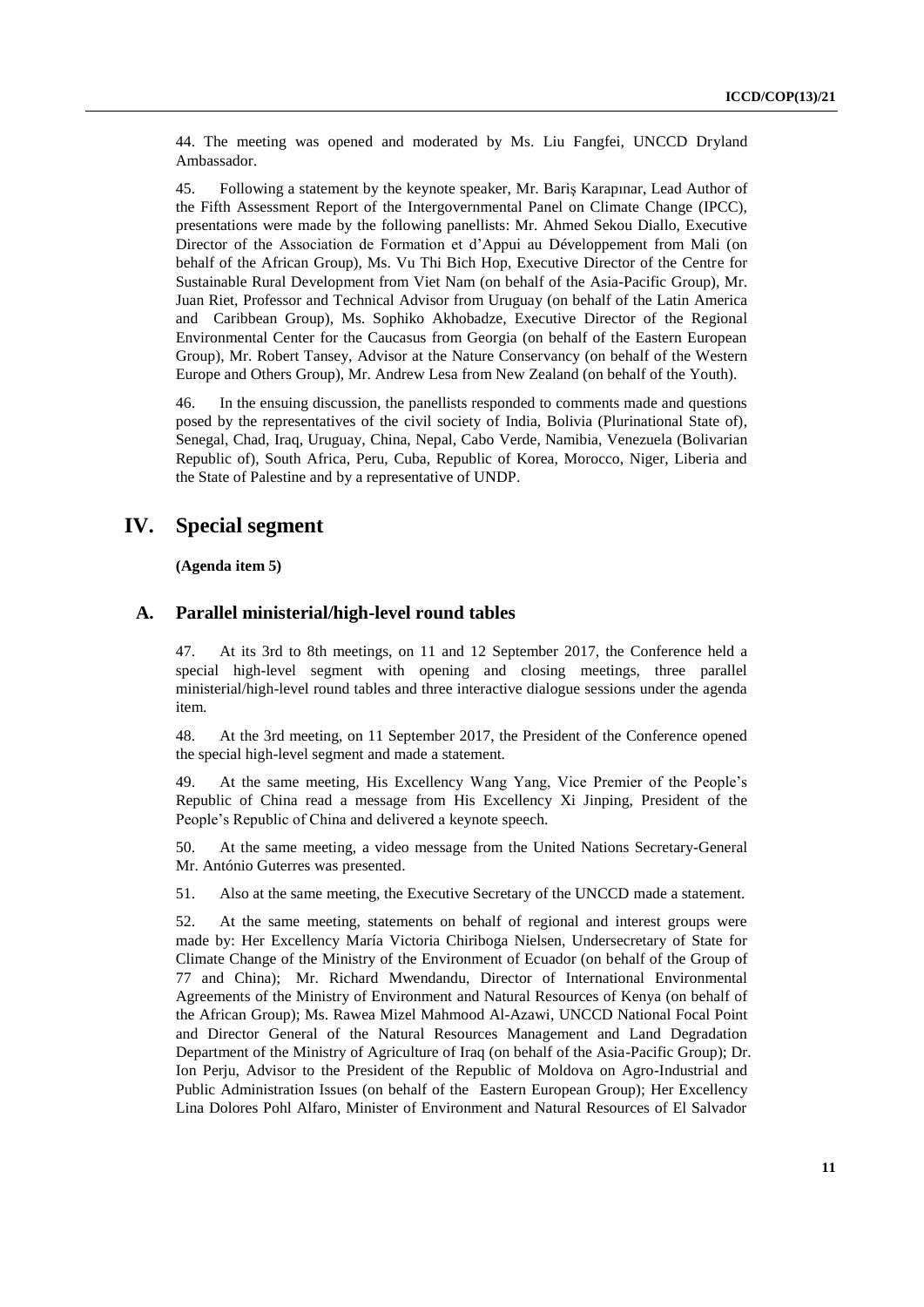(on behalf of the Latin America and Caribbean Group); His Excellency Siim Kiisler, Minister of the Environment of Estonia (on behalf of the European Union).

53. Statements were also made by Ms. Hindou Oumarou Ibrahim, from the Mbororo pastoralist community of Chad (on behalf of civil society organizations) and by Ms. Liu Yang from the Chinese Academy of Forestry (representing the Chinese youth delegates and the global youth representatives).

54. Statements were also made by special guests Ms. Naoko Ishii, Chief Executive Officer and Chairperson for the Global Environment Facility (GEF) and Archbishop Joseph Chennoth, Apostolic Nuncio to Japan (on behalf of His Holiness Pope Francis).

55. At the 4th meeting, on 11 September 2017, the Conference held three closed parallel ministerial/high-level round tables under agenda item 5 (a), as follows:

#### **1. Round table 1: Land degradation: a challenge to development, prosperity and peace**

56. Round table 1 was chaired by His Excellency Sydney Alexander Samuels Milson, Minister of Environment and Natural Resource of Guatemala.

#### **2. Round table 2: Drought and sand and dust storms: early warning and beyond**

57. Round table 2 was chaired by His Excellency Sheikh Abdullah Ahmad Al-Humoud Al-Sabah, Chairman of the Board–Director General of the General Authority for the Environment of Kuwait.

#### **3. Round table 3: Land degradation neutrality: "From targets to action…what will it take?"**

58. Round table 3 was chaired by Her Excellency Ndahimananjara Bénédicte Johanita, Minister of Environment, Ecology, and Forests, Madagascar.

59. The Chairpersons' summary reports on the three parallel ministerial/high-level round tables are included in Annex I to the current report.

60. From its 5th to 7th meetings, the Conference held three interactive dialogue sessions under agenda items 5 (b), (c), and (d), respectively, as follows:

### **B. Gender and land rights (a dialogue with civil society)**

61. At the 5th meeting, on 12 September 2017, the Conference held the first interactive dialogue of the special high-level segment under agenda item 5 (b), which was moderated by Her Excellency Barbara Thomson, Deputy Minister of Environmental Affairs of South Africa.

62. The declaration of civil society organizations attending the thirteenth session of the Conference of the Parties is included in Annex II to the current report.

### **C. How can local governments help address the challenges of land degradation? (a dialogue with elected and local government representatives)**

63. At the 6th meeting, on 12 September 2017, the Conference held the second interactive dialogue of the special high-level segment under agenda item 5 (c), which was moderated by His Excellency Paweł Sałek, Secretary of State for Environment of Poland.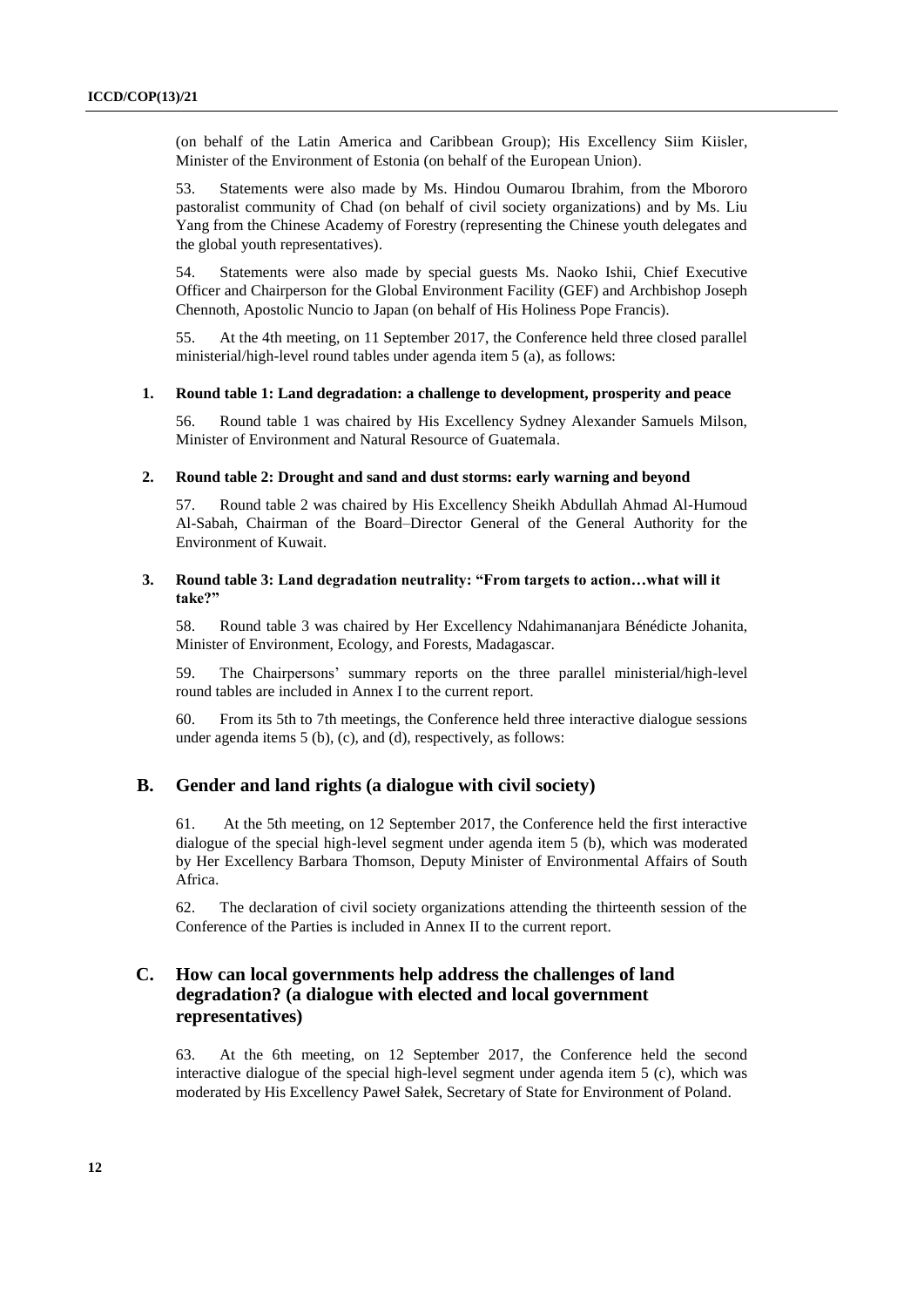64. The moderator's summary report on the interactive dialogue with elected and local government representatives is included in Annex I to the current report.

### **D. How can the private sector invest to help achieve land degradation neutrality? (a dialogue with the private sector)**

65. At the 7th meeting, on 12 September 2017, the Conference held the third interactive dialogue of the special high-level segment under agenda item 5 (d), which was moderated by Mr. Daniel Calleja Crespo, Director General for Environment at the European Commission.

66. The declaration from the Sustainable Land Management Business Forum is included in Annex III to the current report.

67. At the 8th meeting, on 12 September 2017, the President of the Conference closed the special high-level segment. The meeting heard reports by the respective Chairs of the three closed parallel ministerial/high-level round tables held under agenda item 5 (a). The outcomes of the three interactive dialogues held under agenda item 5 (b), (c) and (d) were also presented.

## **V. Decisions and resolution adopted by the Conference of the Parties**

68. At its 9th and 10th meetings on 14 and 15 September 2017, the Conference adopted 37 decisions and one resolution.

### **A. Decisions taken at the recommendation of the President of the Conference of the Parties**

69. At the recommendation of the President of its thirteenth session, the Conference adopted the following decisions:

- 24/COP.13 Designation of a Convention secretariat and arrangements for its functioning: administrative and support arrangements
- 26/COP.13 Special segment
- 27/COP.13 The Ordos Declaration
- 32/COP.13 Declaration of civil society organizations attending the thirteenth session of the Conference of the Parties
- 33/COP.13 Declaration from the Sustainable Land Management Business Forum
- 34/COP.13 Declaration of the Youth Forum
- 35/COP.13 Programme of work for the fourteenth session of the Conference of the Parties

36/COP.13 Date and venue of the fourteenth session of the Conference of the Parties

70. A statement was made by the representative of the United States of America to explain their position on document ICCD/COP(13)/L.14 welcoming the Ordos Declaration and underscoring that it did not affect obligations under international law.

71. The United States recognized the 2030 Agenda for Sustainable Development as a global framework for sustainable development and as the United States policies were at that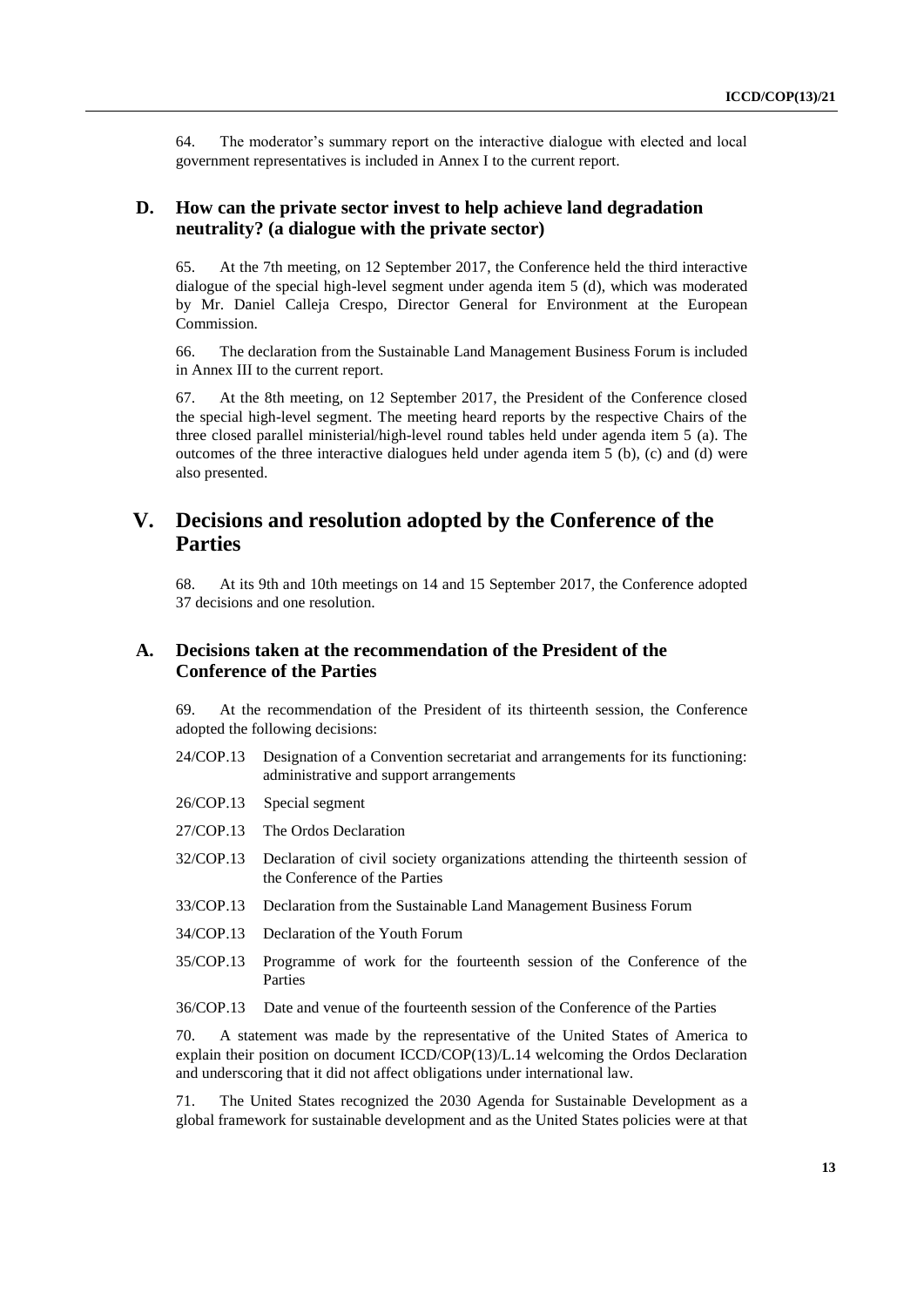time under review, the United States was unable to affirm all aspects of the 2030 Agenda for Sustainable Development. The United States emphasized that countries must work towards implementation in accordance with their own national circumstances and priorities.

72. Regarding the United Nations Strategic Plan for Forests, 3 the United States stressed that the plan was voluntary and did not alter or affect rights or obligations under international law. The United States emphasized that the World Trade Organization was the appropriate forum for negotiation of trade issues and the strategic plan did not represent an agreement on such issues and did not interpret or alter any World Trade Organization agreements or decisions. Similarly, the United States dissociated itself from all references to transfer of technology in the plan, notably, paragraphs 15 and 58b. With those clarifications, the United States joined the consensus on welcoming the Ordos Declaration and requested that the statement be reflected in the report of the session.

#### **B. Decisions taken at the recommendation of the Bureau**

73. At the recommendation of the Bureau of the COP at its thirteenth session, the Conference adopted the following decisions:

25/COP.13 Credentials of delegations

### **C. Decisions taken at the recommendation of the Committee of the Whole**

74. At the recommendation of the Committee of the Whole, the Conference adopted the following decisions:

- 1/COP.13 Multi-year workplans of the Convention institutions and subsidiary bodies
- 3/COP.13 Integration of Sustainable Development Goal 15 and related target 15.3 which states: "to combat desertification, restore degraded land and soil, including land affected by desertification, drought and floods, and strive to achieve a land degradation-neutral world", into the implementation of the United Nations Convention to Combat Desertification
- 4/COP.13 Review of progress in the implementation of the comprehensive communication strategy and the United Nations Decade for Deserts and the Fight against Desertification (2010–2020)
- 5/COP.13 Participation and involvement of civil society organizations in meetings and processes of the United Nations Convention to Combat Desertification
- 6/COP.13 Participation and involvement of the private sector in meetings and processes of the United Nations Convention to Combat Desertification and the business engagement strategy
- 7/COP.13 The future strategic framework of the Convention
- 8/COP.13 Enhancing the implementation of the United Nations Convention to Combat Desertification in support of the 2030 Agenda for Sustainable Development through the enhancement, strengthening and promotion of capacity building
- 9/COP.13 Promotion and strengthening of relationships with other relevant conventions and international organizations, institutions and agencies

<sup>3</sup> Please see document: E/RES/2017/4 at [<www.un.org/ga/search/view\\_doc.asp?symbol=E/RES/2017/4>](http://www.un.org/ga/search/view_doc.asp?symbol=E/RES/2017/4).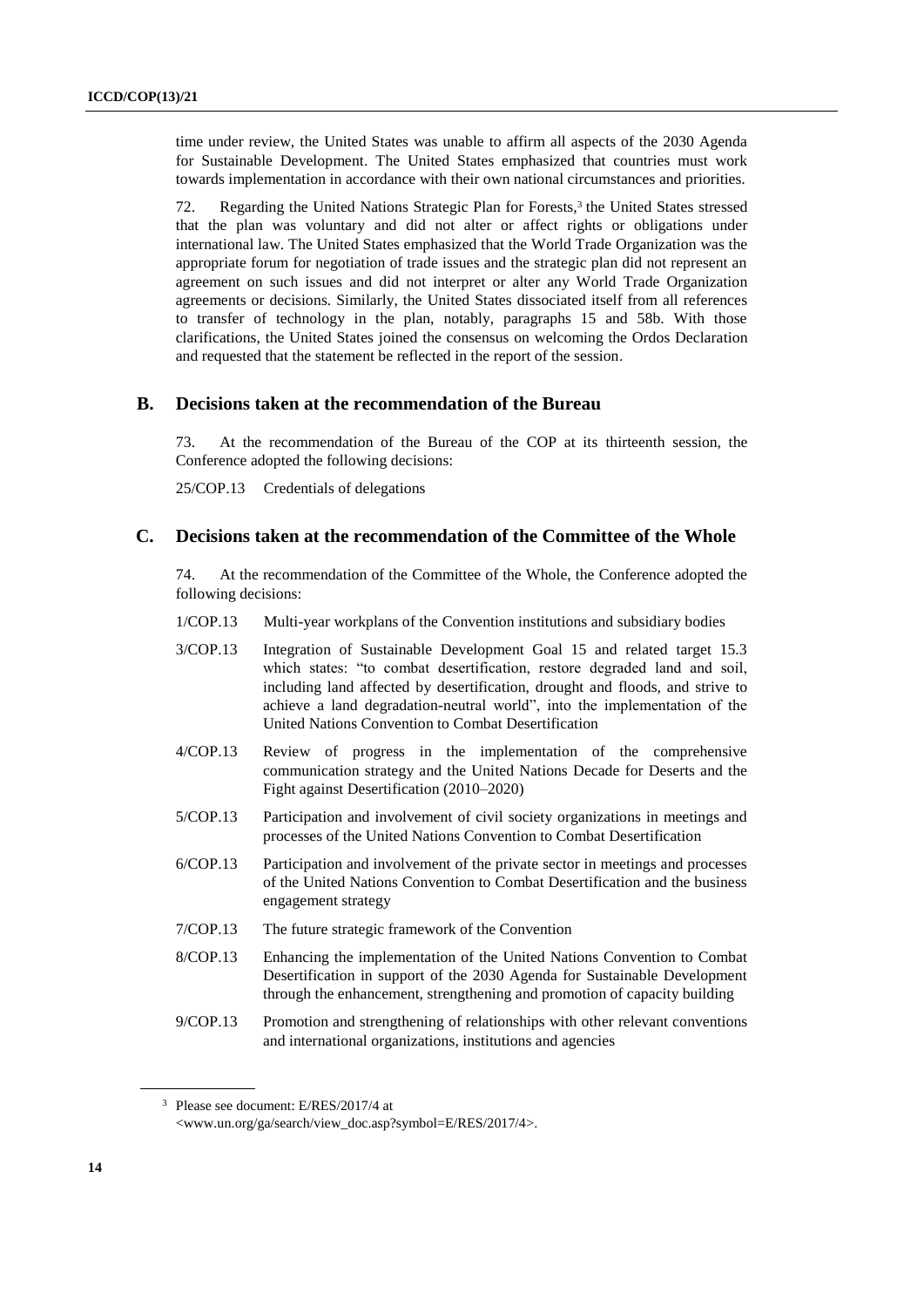- 10/COP.13 Programme and budget for the biennium 2018–2019
- 11/COP.13 Memorandum of Understanding between the United Nations Convention to Combat Desertification and the Global Environment Facility
- 13/COP.13 Additional procedures or institutional mechanisms to assist the Conference of the Parties in regularly reviewing the implementation of the Convention – Terms of reference of the Committee for the Review of the Implementation of the Convention
- 28/COP.13 The positive role that measures taken under the Convention can play to address desertification/land degradation and drought as one of the drivers that causes migration
- 29/COP.13 Policy advocacy on drought
- 30/COP.13 Gender equality and women's empowerment for the enhanced and effective implementation of the Convention
- 31/COP.13 Policy Advocacy Framework to combat Sand and Dust Storms

### **D. Decisions taken at the recommendation of the Committee for the Review of the Implementation of the Convention**

75. At the recommendation of the Committee for the Review of the Implementation of the Convention, the Conference adopted the following decisions:

- 2/COP.13 Development and implementation of strategies through national action programmes to achieve the objectives of the Convention in light of target 15.3 of the 2030 Agenda for Sustainable Development
- 12/COP.13 Collaboration with the Global Environment Facility
- 14/COP.13 Mobilization of resources for the implementation of the Convention
- 15/COP.13 Improving the procedures for communication of information as well as the quality and formats of reports to be submitted to the Conference of the Parties
- 16/COP.13 Programme of work for the seventeenth session of the Committee for the Review of the Implementation of the Convention
- 17/COP.13 Date and venue of the seventeenth session of the Committee for the Review of the Implementation of the Convention

### **E. Decisions taken at the recommendation of the Committee on Science and Technology**

76. At the recommendation of the Committee on Science and Technology, the Conference adopted the following decisions:

- 18/COP.13 Follow-up on the work programme of the Science-Policy Interface for the biennium 2016–2017
- 19/COP.13 Improving the efficiency of the Science-Policy Interface
- 20/COP.13 Promoting the analysis, dissemination and accessibility of best practices and the UNCCD Knowledge Hub
- 21/COP.13 Work programme of the Science-Policy Interface for the biennium 2018– 2019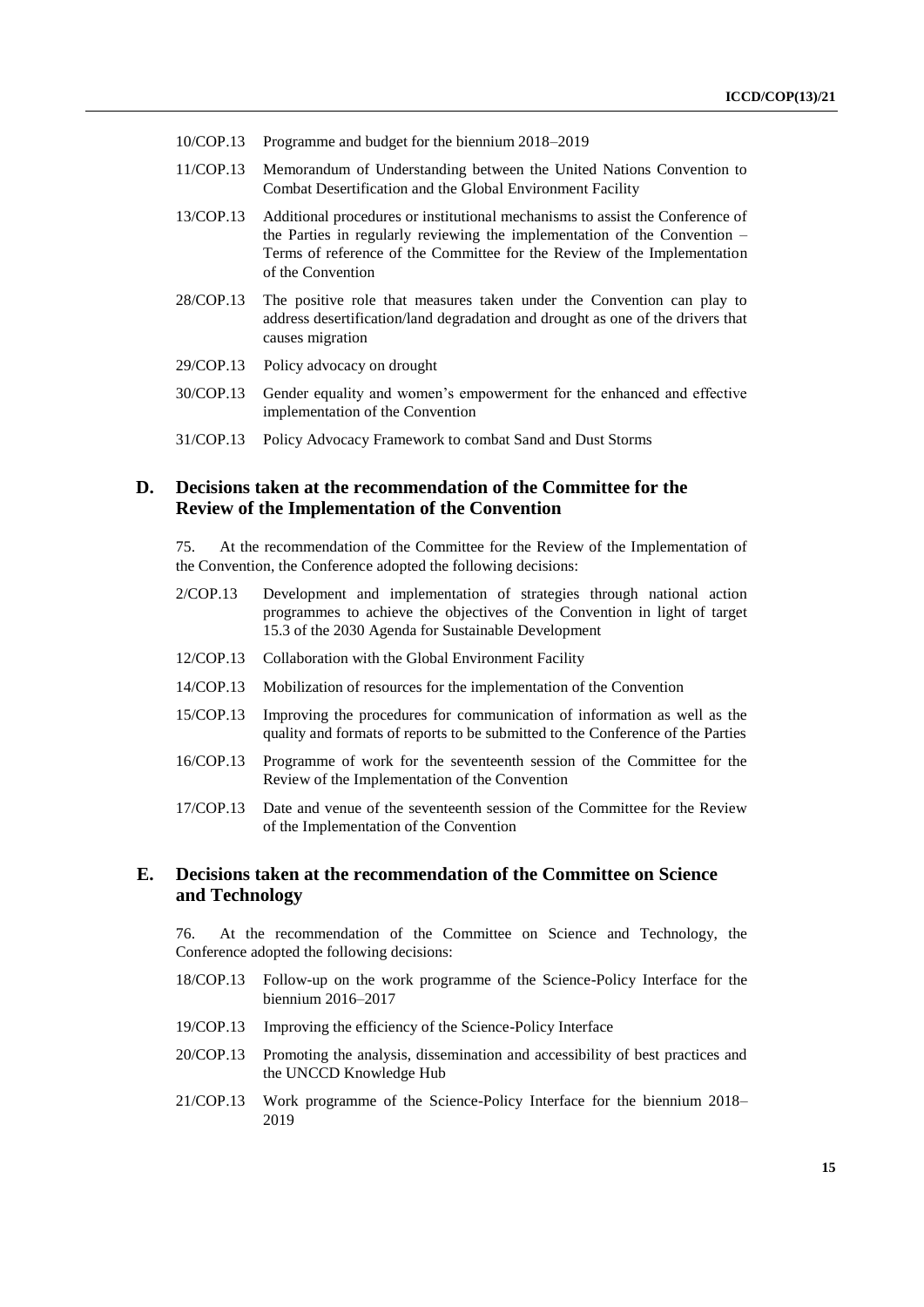- 22/COP.13 Cooperation with other intergovernmental scientific panels and bodies
- 23/COP.13 Programme of work for the fourteenth session of the Committee on Science and Technology

#### **F. Resolution adopted by the Conference of the Parties**

77. At its 10th meeting, on 15 September 2017, the Conference adopted the following resolution at the recommendation of Algeria:

1/COP.13 Expression of gratitude to the Government and people of the People's Republic of China

## **VI. Conclusion of the session**

### **A. Adoption of the report of the Conference of the Parties on its thirteenth session**

#### **(Agenda item 8)**

78. At its 10th meeting, on 15 September 2017, the Conference adopted the draft report on its thirteenth session (ICCD/COP(13)/L.19) and authorized the Rapporteur, with the assistance of the secretariat, to complete the report, as appropriate.

#### **B. Closure of the session**

79. Also at the 10th meeting, closing remarks were made by the Executive Secretary of the UNCCD.

80. Statements were also made by Ecuador (on behalf of the Group of 77 and China), a representative of the EU, Kenya (on behalf of the African Group), Iraq (on behalf of the Asia-Pacific Group), Peru (on behalf of the Latin America and Caribbean Group), Belarus (on behalf of the Central and Eastern European States) and Egypt (on behalf of the Arab Group).

81. A statement was also made by a representative of the non-governmental organization Asociación para la Investigación y Desarrollo Integral of Peru (on behalf of civil society organizations).

82. His Excellency Zhang Jianlong, Minister of State Forestry Administration of China and President of COP 13, made concluding remarks and declared closed the thirteenth session of the Conference of the Parties of the UNCCD.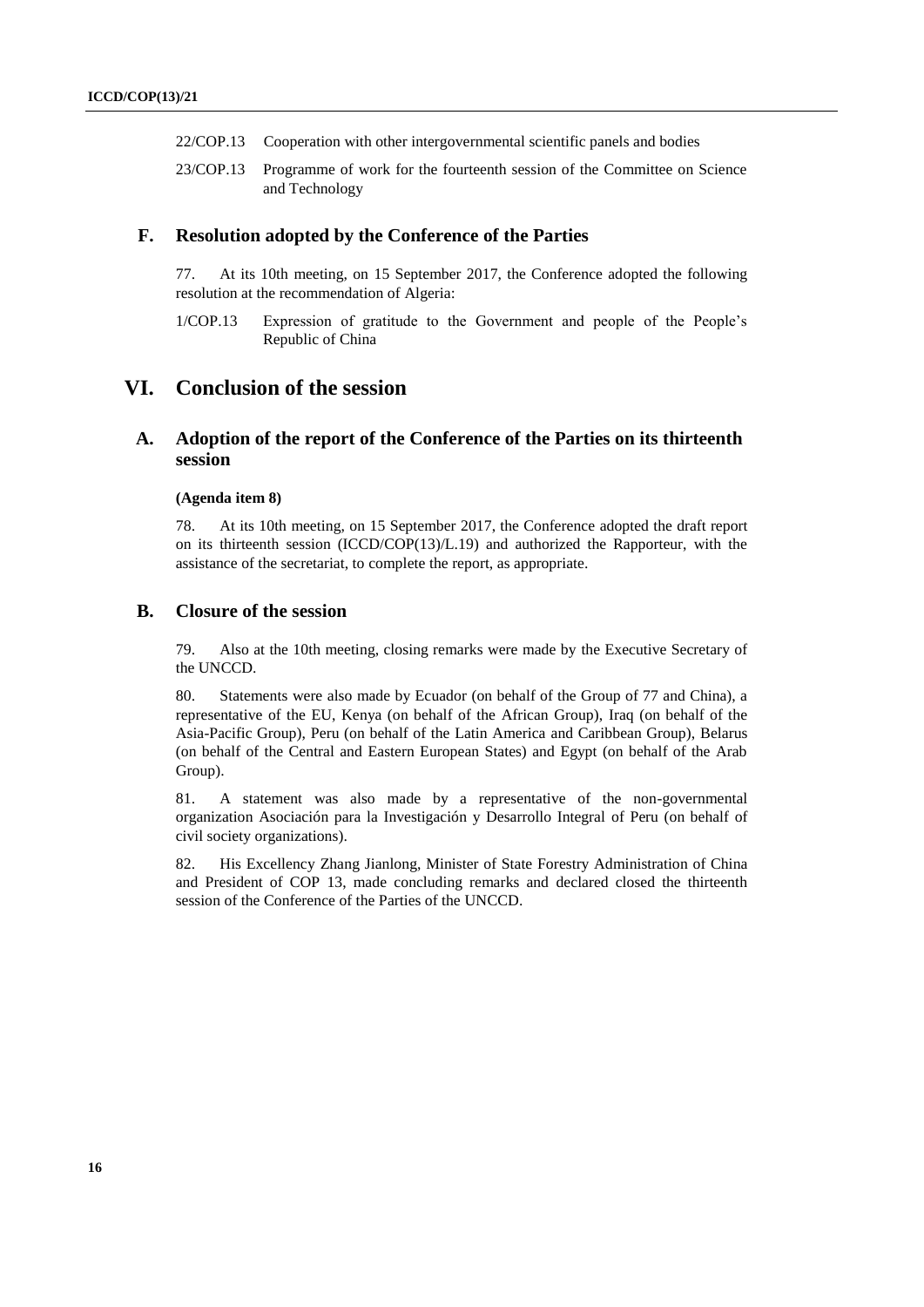### **Annex I**

## **Summary of the high-level segment of the Conference of the Parties at its thirteenth session**

### **Round table 1: Land degradation: a challenge to development, prosperity and peace**

**Chair:** H.E. Mr Sydney Alexander Samuels Milson, Minister of Environment and Natural Resources, Guatemala.

**Moderator:** Mr Manoel Sobral Filho, Director of the United Nations Forum on Forests.

**Keynotes:** H.E. Abdulrahman Bello Dambazau, Minister of the Interior of Nigeria, and Mr Alhagie Camara, President of the Association of Gambia Returnees from the Backway.

1. Around 70 participants attended round table one to discuss the interlinkages between land degradation, sustainable development and peace. The keynote speakers identified drivers, as well as the potential responses to forced migration, relating to the work of the Convention.

2. Louise Arbour, Special Representative of the Secretary-General of the United Nations for International Migration (video-message), opened the discussions, stressing the importance of environmental drivers such as desertification/land degradation and drought (DLDD) within the global migration debate that led to the global compact on safe, regular and orderly migration. She recalled that environmental drivers are rarely the sole cause of migration but are often closely linked and exacerbate other political, economic and social drivers.

3. H.E. Mr Abdulrahman Bello Dambazau, Minister of the Interior of Nigeria, highlighted the significant threats to peace and stability in his country as a result of DLDD. He underlined the relationship between DLDD, conflict and instability. He noted, in particular, the growing issue of local conflict among pastoralists and farmers and the expansion of terrorist groups, such as Boko Haram, in degraded areas of the country. He acknowledged the potential of land management and youth employment to stabilize vulnerable areas.

4. The third speaker, Mr Alhagie Amadou Camara, recounted his harrowing story as a migrant who tried to cross the Sahara desert. He described the harsh economic and environmental conditions that led to his decision to leave his home country and then his dangerous and painful journey. In sharing his story, he also expressed his willingness to restart his life back in the Gambia. The speaker founded an association of returnees to rehabilitate lands in order to create income opportunities for migrants.

5. During the discussion, ministers and delegates described how land degradation is creating serious challenges for development and destabilizing communities. They shared positive experiences of land-based projects and initiatives that have helped community and social cohesion as well as poverty eradication.

6. Several national, intergovernmental and multilateral initiatives were described and evoked, including the Great Green Wall, the Lake Chad Initiative, Terrafrica, the 3N Initiative (Nigeriens Nourish Nigeriens), the Productive Safety Net Programme in Ethiopia, the G5 Sahel and the Initiative for Sustainability, Stability and Security (3S) in Africa. In this context, increasing resilience and creating new jobs for vulnerable groups, youth,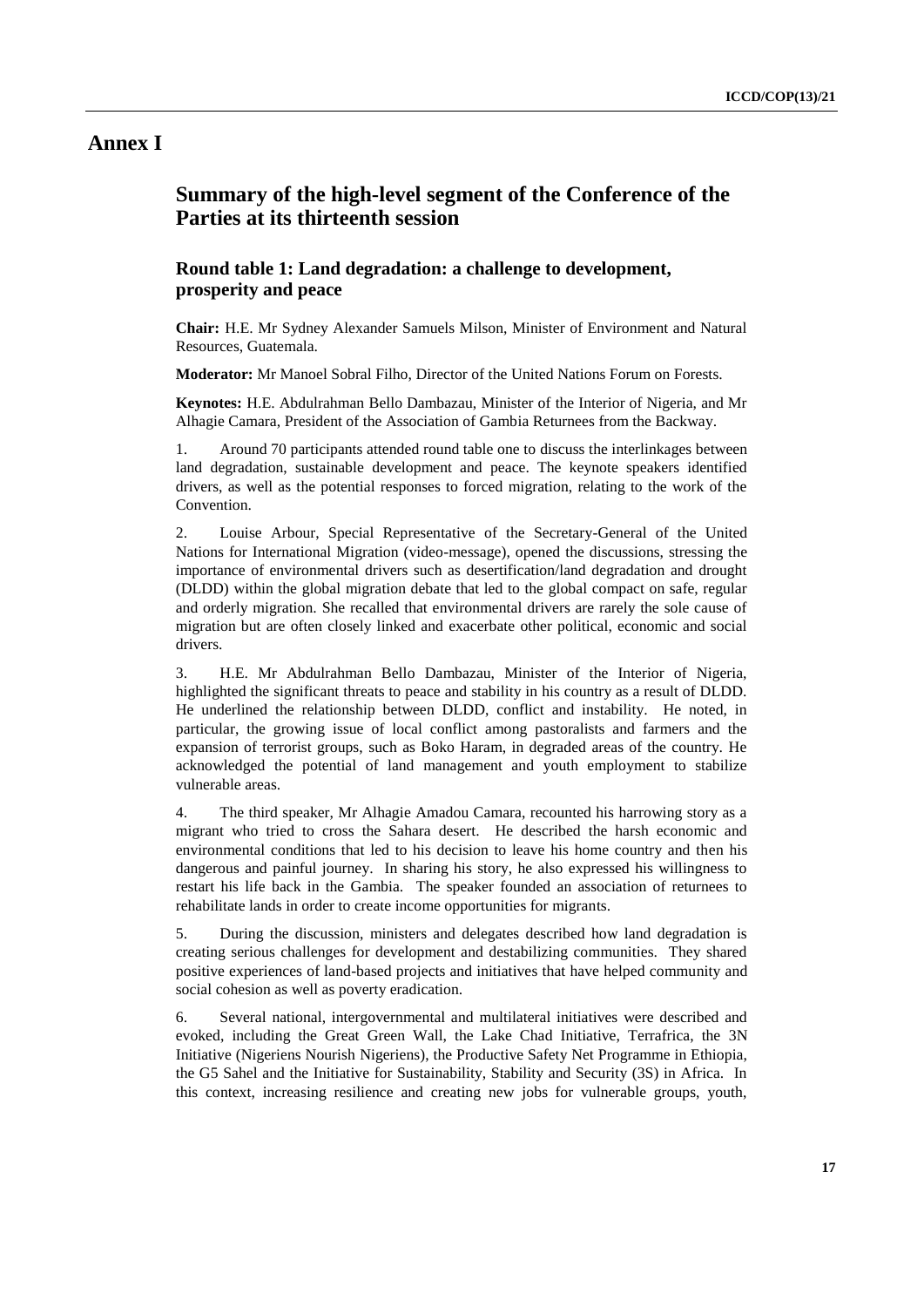women, smallholders and people living in extreme poverty was stressed, in particular, by a number of speakers as a vital component of a successful initiative.

7. To describe the challenges faced by the very poor, one minister quoted Eric Eckholm, "*Struggling week by week to survive, caught in endless circles of hunger, exploitation and disease, the poor have no time to worry about global environmental problems, yet in many ways, they are more affected by environmental quality than the affluent*."

8. Other interventions focused on the specific challenges faced by fragile states. These included internal displacement and migration driven by drought and other natural disasters and the increased tension and sometimes even conflict among land users at local level over the availability of productive land. The need for improved access to land and greater tenure security was highlighted as a potential response by a number of Parties. Meanwhile, the need to rehabilitate degraded land to provide alternatives to forced migration and create employment opportunities was recognized as a key element to community stabilization and development, especially for the reintegration of returnees.

9. Parties highlighted a number of areas for action. Coordination across sectors and within government should be enhanced with greater inclusion of local government to deliver better policies and an increased exchange of good practice. The need for increased attention to vulnerable groups, a participatory approach and more political commitment was expressed. It was stressed that evidence of the impact of land degradation on instability should be better documented. The Food and Agriculture Organization of the United Nations stressed the importance of preventive action with the statement that, "*the optimists invented the plane, the pessimists invented the parachute. We want to be among the ones who invented the plane*".

10. Finally, some Parties acknowledged that the topic of migration has gained increased importance in the context of the implementation of the Convention.

### **Round table 2: Drought and sand and dust storms: early warning and beyond**

**Chair:** H.E. Sheikh Abdullah Ahmad Al-Humoud Al-Sabah, Chairman of the Board and General Director of the General Authority for the Environment (Kuwait).

**Moderator:** Erik Solheim, Under-Secretary-General of the United Nations and Executive Director of the United Nations Environment Programme (UN Environment).

**Keynotes**: H.E. Ms Lina Dolores Pohl Alfaro, Minister of Environment and Natural Resources of El Salvador, and H.E. Ms Oppah Charm Zvipange Muchinguri-Kashiri, Minister of Environment and Climate of Zimbabwe.

11. Around 80 participants attended round table two to discuss how to drive forward the agenda on drought and sand and dust storms (SDS), and promote the development of national drought policies.

12. In her keynote speech, H.E. Ms Lina Dolores Pohl Alfaro, Minister of Environment and Natural Resources of El Salvador, stressed that "*drought is a dynamic problem that needs systematic action*". El Salvador has experienced drought for the last six consecutive years which has led to negative consequences for livelihoods, health, agriculture and natural resources, with 90 per cent of river flows lost. The Minister made three proposals for enhancing drought preparedness. She proposed: 1) strengthening early warning and monitoring systems, complemented by risk management mechanisms; 2) a national programme for the restoration of ecosystem services, including land use maps at high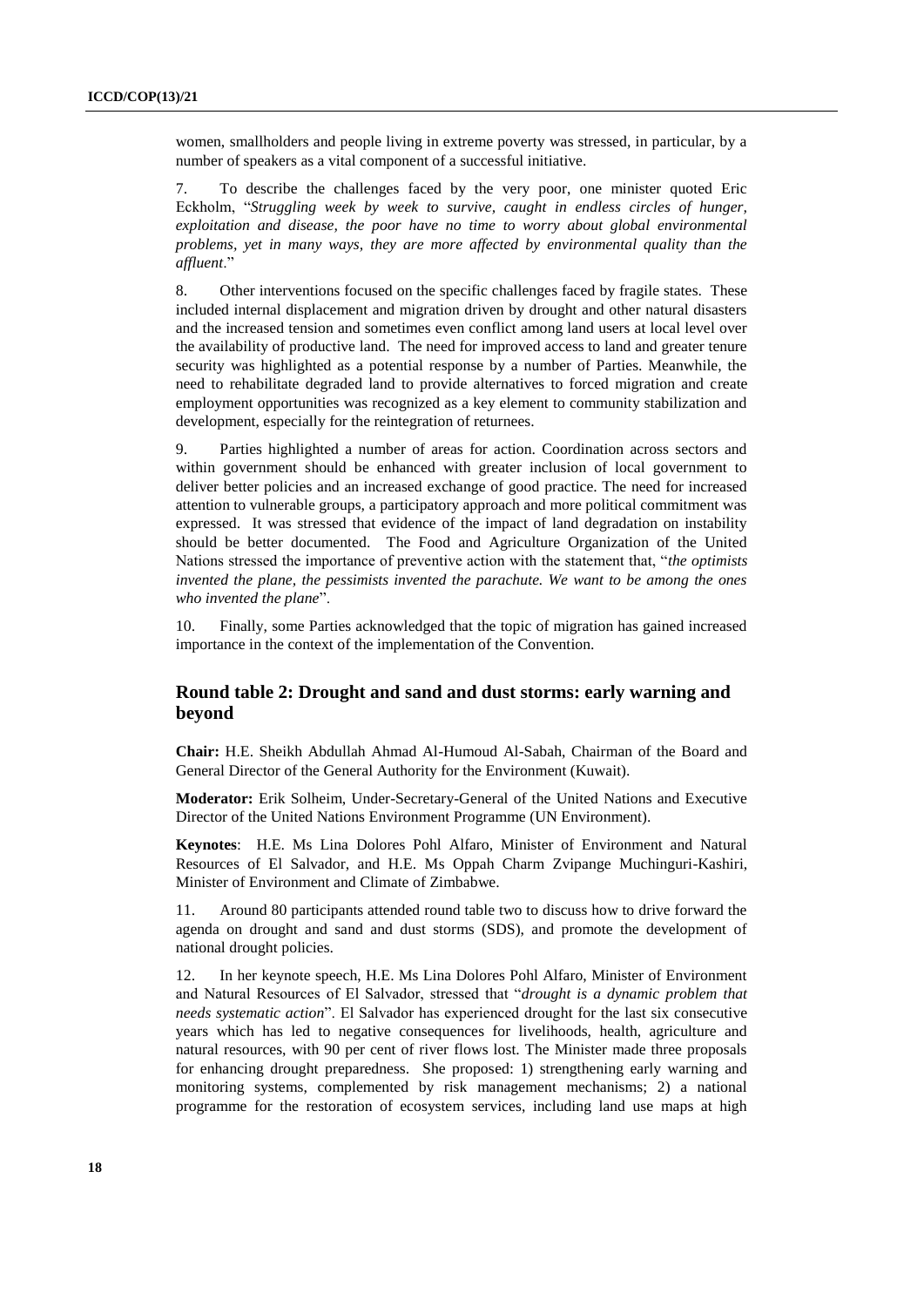resolution, prioritizing areas for restoration; and 3) rethinking agriculture with improved, climate-smart agricultural practices.

13. The second keynote speaker, H.E. Ms Oppah Charm Zvipange Muchinguri-Kashiri of Zimbabwe, explained that drought is a complex natural hazard with multiple impacts on livelihoods, food security, the economy and ecosystems. Meanwhile, SDS is increasing because of unsustainable land management.

14. Participants stressed that drought and SDS are global problems requiring global solutions. The transboundary nature of drought and SDS requires global and regional cooperation. At the same time, harnessing synergies among the three Rio conventions to address these challenges and their impacts on the land sector was considered a cornerstone of an effective response. There should be coordination and cooperation among stakeholders, sectors and institutions in order to avoid duplication of efforts, minimize trade-offs, and increase efficient use of resources.

15. In this respect, the role of the land as a nature-based solution for drought and SDS was highlighted. It was noted that degraded land is less resilient to these phenomena and, as one delegate pointed out, "*a nation that destroys its soil, destroys itself*". Parties acknowledged that by adopting integrated and sustainable land/water management at the appropriate landscape or watershed scale, the land's health and resilience to these phenomena would be enhanced. Land degradation neutrality (LDN) was considered a suitable tool for addressing drought, SDS and resilience building.

16. Parties highlighted that an enhanced scientific knowledge base and data for addressing the multi-dimensional aspects of drought and SDS is needed. A global forum on drought and SDS was proposed by one participant to facilitate the exchange of know-how, technology and experience. There was particular interest in technology transfer and the use of indigenous knowledge. With particular reference to SDS, Parties encouraged the inclusion of the issue in the future work plan of the Science-Policy Interface and proposed the development and provision of technical guidance for SDS policy and implementation for Parties.

17. The most controversial issue was that of the "binding protocol for drought and SDS", with diverging views among participants on this topic. While the concept received support from the floor with participants arguing that a globally binding protocol could facilitate international cooperation, other participants expressed their preference for using existing mechanisms so as to focus on action and partnerships. "*What we need is action and not negotiation,*" said one delegate. In this regard, some Parties expressed their support for the United Nations Convention to Combat Desertification (UNCCD) positive agenda on drought.

18. There was a consensus that strong partnerships should emerge to support implementation of the work of the UNCCD in this area. According to some participants, the UNCCD should, in particular, enhance its partnership with the World Meteorological Organization and United Nations International Strategy for Disaster Reduction. The important role of civil society organizations in drought preparedness was emphasized with a view to promoting women's participation and mobile education, and building the knowledge base of local communities. This would lead to improved public awareness, enhanced local capacity and the wider uptake of good practices on drought and SDS.

19. Special mention was given to promoting the engagement of smallholders and local businesses for effective drought early warning and communication systems. Participants stressed that closer interaction between urban and rural areas and the engagement of the private sector is crucial for enhanced efficiency and the mobilization of innovative financing and resources.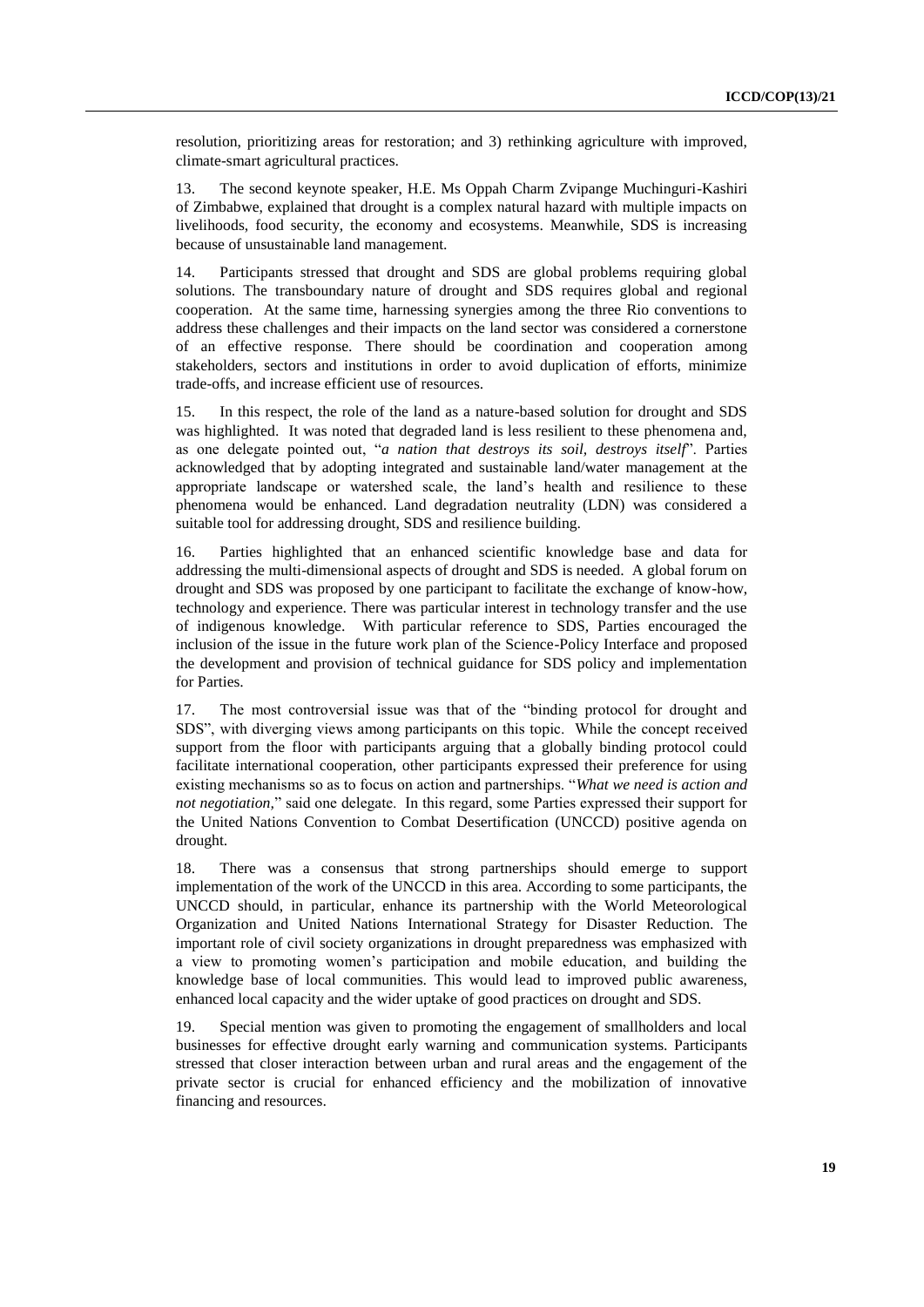### **Round table 3: Land degradation neutrality: "From targets to action … what will it take?"**

**Chair:** Ms. Ndahimananjara Bénédicte Johanita, Minister of Environment, Ecology and Forests, Madagascar.

**Moderator:** Ms. Cristiana Paşca Palmer, Executive Secretary of the Convention on Biological Diversity.

**Keynote speakers:** Mr. Gustavo Alberto Fonseca, Global Environment Facility, Director of Programs, and Mr. Christopher Knowles, Head of the Climate Change & Environment Division at the European Investment Bank.

20. Around 150 participants attended round table 3 to discuss how to turn the land degradation neutrality (LDN) targets into action. The discussion involved interventions by more than 30 delegates, including several ministers and representatives from international organizations, the private sector and civil society organizations.

21. The Chair of the round table, Ms. Ndahimananjara Bénédicte Johanita, Minister of Environment, Ecology and Forests of Madagascar, opened the session by highlighting the strong political commitment of Madagascar to achieving LDN and linking this with the country's climate and biodiversity priorities. Ms. Paşca Palmer then moderated the session, framing the conversation around three elements that may be required to move from LDN targets to action, namely: transformative projects, increased financial resources and increased private sector engagement in financing. She noted that "Setting targets is important but will make a difference only if actions on the ground are happening."

22. In his keynote, Mr. Fonseca confirmed that the Global Environment Facility (GEF) is ready to continue its support for the LDN Target-Setting Programme and reinforce capacity at the national level, as well as capitalize on the potential of the private sector. During the  $7<sup>th</sup>$  Replenishment of the GEF (GEF 7), there will be a focus on transformative change to address the drivers of environmental degradation, and Mr. Fonseca highlighted the potential of synergies between the three Rio conventions.

23. Mr. Christopher Knowles' keynote outlined three important factors to be considered: political leadership and a stable policy framework; the bankability of projects; and the relationship between public and private capital.

24. The floor was opened with interventions by Brazil and India announcing their intention to join the group of countries committed to setting voluntary LDN targets. With these announcements, it was noted that, to date, 112 countries have now embarked on a process of establishing LDN targets.

25. In summary, the following conclusions can be drawn from the discussions.

26. **Strong political commitment is required.** Participants widely acknowledge that the highest possible level of political commitment is the key ingredient for bold action to achieve LDN.

27. **Private capital is the "Holy Grail".** USD 90 trillion is the estimated pool of private capital looking for investment opportunities. Bridging liquidity with transformative ideas and projects for sustainable development is essential. The crucial elements to mobilize private finance are well-designed projects that are bankable and anchored in a stable and coherent policy framework that provides certainty to investors. This should include strong political commitment towards achieving the Sustainable Development Goals (SDGs) and good governance. Technical assistance to design transformative projects is needed.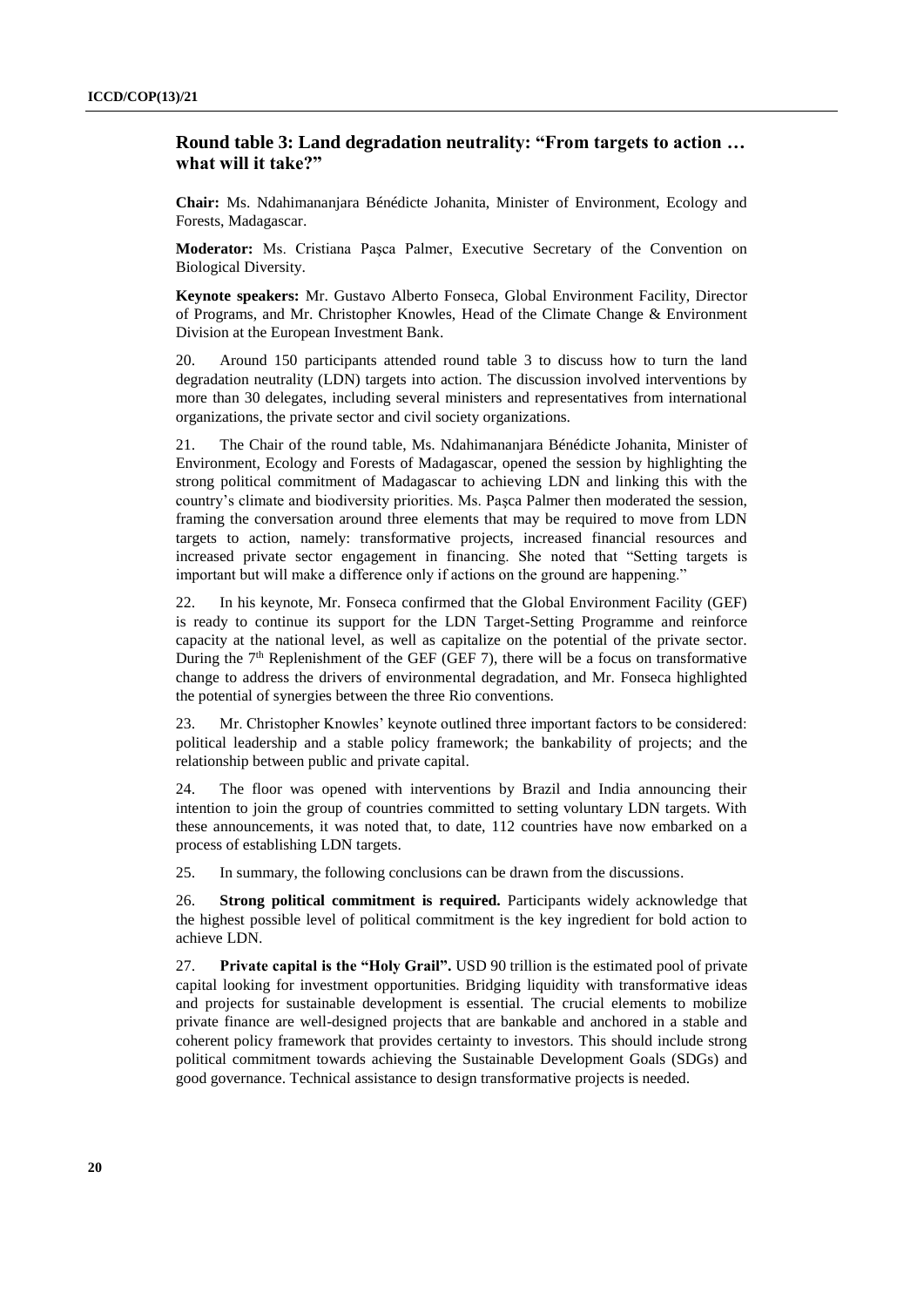28. **Leveraging scarce public sources is crucial.** Using public resources to leverage private finance is a central part of the equation to tap into the USD 90 trillion pool. Countries welcomed the establishment of the LDN Fund as a concrete example of innovative finance to achieve the SDGs, including LDN. The LDN Fund provides a good example of blended finance and the use of public resources to mobilize impact investments. Public sector expectations for the private sector are high. There is a belief that enterprises should not only be profit-oriented, but should share some of the responsibility for sustainable development.

29. **Silos must be broken.** Transformative action also means synergies. It means projects and programmes that simultaneously deliver on the three Rio conventions and the SDGs by bringing together national agendas. Achieving LDN targets also means advancing the achievement of climate and biodiversity targets.

## **Interactive dialogue 2: How can local governments help address the challenges of land degradation? (a dialogue with elected and local government representatives)**

**Moderator:** Mr. Pawel Salek, Secretary of State, Ministry of the Environment, Poland.

**Panelists**: Ms. Shi Yanjie, Vice Mayor of Ordos, China; Mr. Ashok Sridharan, Mayor of Bonn, Germany; Mr. Ahmed Aziz Diallo, Mayor of Dori, Burkina Faso; Mr. Manuel António Lopes de Araújo, Mayor of Quelimane, Mozambique; Mr. Roland Ries, Mayor of Strasbourg, France.

30. In the interactive dialogue 2**,** mayors, ministers and delegates discussed how municipalities can help address land degradation challenges.

31. Panelists highlighted the numerous challenges cities are facing and underscored the need to create an enabling environment fitting the national context, strengthen technical capacities and mobilize financial resources, including financing mechanisms. The many examples of existing good practices involving cities and/or municipalities give cause to hope for an optimistic future.

32. In the subsequent fruitful dialogue, participants reiterated the need for stronger support and political will for the implementation of the Convention and their commitment to achieve land degradation neutrality at local, national, (sub)regional and international levels.

33. Participants stressed that the issues of desertification and land degradation deserve more global policy attention as well as cooperation and coordination among mayors and other stakeholders. It was noted that the implementation of the global agendas is an important requirement for an effective ecological transition. To achieve this, all stakeholders need to be involved, such as states, cities, the United Nations, civil society and local communities. In this context, delegates reaffirmed the central importance of local governments as the governmental entity that is closest to the people.

34. Many participants considered decentralized cooperation as the best principle to pool experiences, develop best practices and reinforce the necessary governance capacities, and urged the development of appropriate and flexible funding mechanisms available to local governments to facilitate the local implementation of the Convention and the Sustainable Development Goals.

35. With respect to the questions "How can we minimize land use and have livable cities?" and "How can we meet daily needs in a sustainable manner?", interventions emphasized that the ways in which cities are planned, financed, developed, built, governed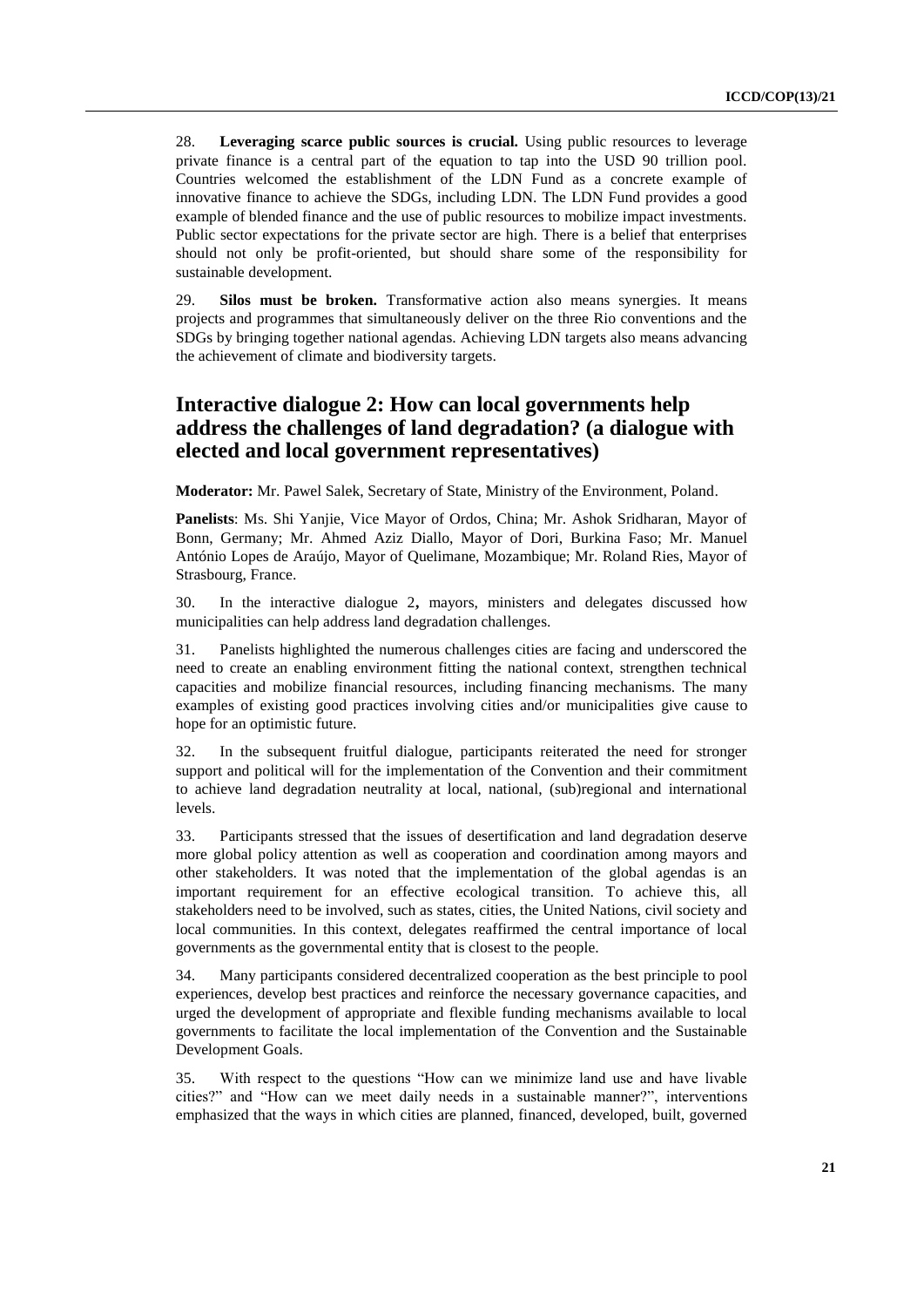and managed has a direct impact on sustainability and resilience that goes well beyond urban boundaries. While optimizing land use, better land-use planning should aim to create multiple benefits for people, soil and nature.

36. Participants noted that sustainable land management, smart growth and sustainable city planning should go hand-in-hand and underlined the need for a legal framework with clear accountability structures enabling action or non-action to be monitored.

37. "We are now borrowing the land on which we live. One cannot forget the urgency of the situation and should act accordingly." In this respect, the inclusion of local communities and governments is critical for both combating desertification and achieving land degradation neutrality. With this key message, participants unanimously summarized interactive dialogue 2.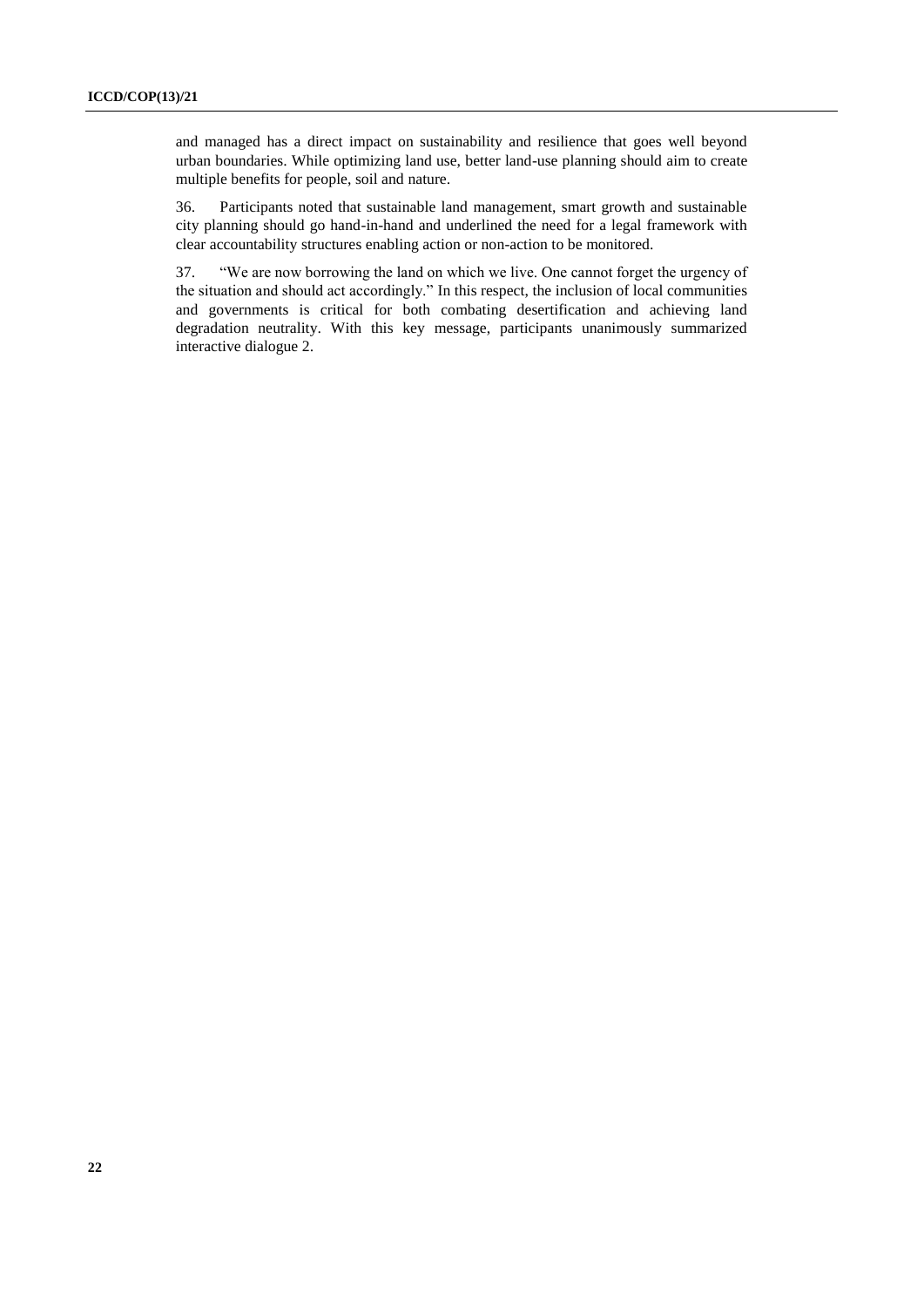## **Annex II**

## **Declaration of civil society organizations attending the thirteenth session of the Conference of the Parties**

1. We, civil society organizations (CSOs), representing more than 500 CSOs accredited to the United Nations Convention to Combat Desertification (UNCCD), gathered for the thirteenth session of the Conference of the Parties (COP 13) held from 6 to 16 September 2017 in Ordos, China, hereby express our appreciation to the Government of the People's Republic of China and its friendly citizens for hosting us in this beautiful city of Ordos, to the UNCCD secretariat for their unwavering support to CSOs, and to the Governments of China, Switzerland and Turkey for their financial support to the Civil Society Organization Panel (CSO Panel) and for enabling significant CSO participation in COP 13.

2. Civil society welcomes decision 5/COP.13 in support of CSO participation in the UNCCD, and in particular the planned renewal of the CSO Panel. This decision recognizes the vital role played by civil society in realizing the objectives of this Convention, and we welcome the contributions of the accredited CSOs from the host country and from around the world that enriched the discourse in Ordos and contributed to the comprehensive outcomes. The CSOs contributed 18 statements in the course of the COP that also reflected the perspectives of affected populations and the spirit of Article 5 (d) of the Convention, which obliges Parties to "facilitate the participation of local populations, particularly women and youth, with the support of non-governmental organizations, in efforts to combat desertification".

3. We endorse the recommendations of the CSO Panel regarding land rights contained in chapter III of document ICCD/COP(13)/15, and note that Article 8 of the Convention requires the inclusion in national action programmes of measures to improve the institutional and regulatory framework of natural resource management to provide security of land tenure for local populations. In this context, we further welcome the inclusion in decision 5/COP.13 of the invitation to Parties to consider the recommendations made by the CSO Panel regarding land rights. In this context, we urge Parties to ensure the full participation of local land users in the rehabilitation and sustainable management of land and, in this context, recall:

That the lack of enforceable land user rights and tenure security is a significant driver of land degradation and migration, and is a triggering factor of conflicts;

(b) The United Nations Declaration on the Rights of Indigenous Peoples, particularly its Article 26, stating that indigenous peoples have the right to the lands which they have traditionally owned, occupied or otherwise used or acquired and that countries shall give legal recognition and protection to these lands, and Article 32 referring to the right to free, prior and informed consent;

(c) The General Recommendation No 34 on the rights of rural women of the Committee on the Elimination of Discrimination against Women of United Nations Convention on the Elimination of All Forms of Discrimination against Women (CEDAW), which obliges Parties to take all necessary measures, including temporary special measures, to achieve the substantive equality of rural women in relation to land and natural resources;

The Voluntary Guidelines on the Responsible Governance of Tenure of Land, Fisheries and Forests in the Context of National Food Security, which provide a sound and legitimate framework for good land governance and strengthened land tenure rights.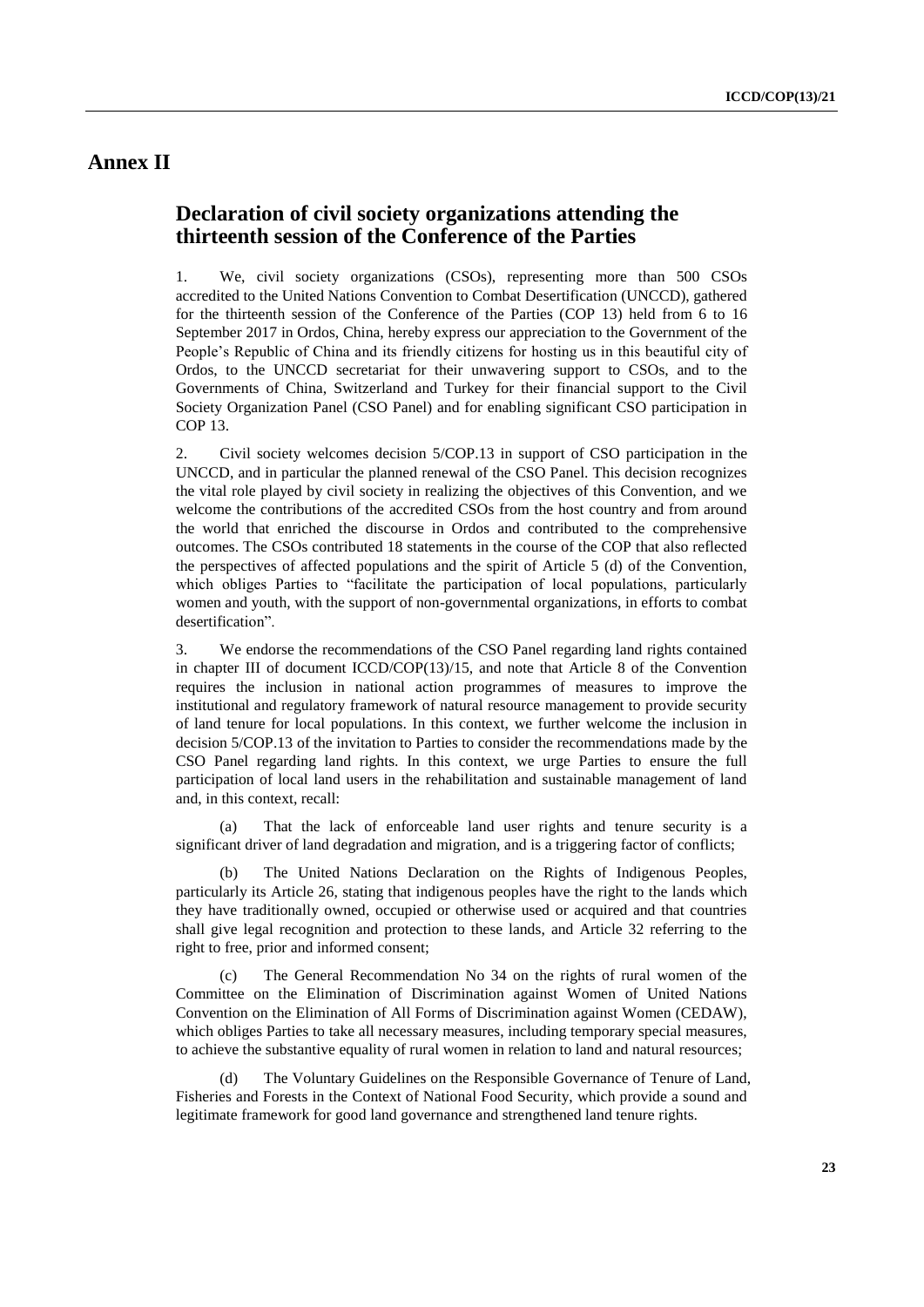4. Civil society calls upon Parties to actively promote effective partnerships with CSOs for the implementation of the UNCCD 2018–2030 Strategic Framework and to support the engagement of local land and natural resources users, particularly women, indigenous peoples, pastoralists and youth in the operationalization of land degradation neutrality (LDN).

5. We therefore welcome the decision to adopt the UNCCD 2018–2030 Strategic Framework (decision 7/COP.13) and its call on stakeholders to take into account the need for gender-responsive policies and measures, strive to ensure participation of men and women in planning, decision-making and implementation at all levels, and enhance the empowerment of women, girls and youth in the affected areas; and the encouragement to Parties to further enhance the involvement of civil society in the implementation of the Convention and of the Strategic Framework.

6. We call upon all Parties to reaffirm their commitment to the 2030 Agenda for Sustainable Development, including target 15.3 to achieve LDN. In striving to achieve Sustainable Development Goal (SDG) target 15.3, Parties must recognize that land rights have been included in the targets of SDGs 1, 2, 5, 12, 14 and 16, and that in order to holistically address the 2030 Agenda, the interconnected character of all 17 goals must be considered and the 'leave no one behind' principle must be adhered to.

7. We therefore invite Parties to integrate the promotion of land tenure security into their national action programmes and in the operationalization of LDN and to adopt and implement the Voluntary Guidelines on the Responsible Governance of Tenure of Land, Fisheries and Forests in the Context of National Food Security to guide their policies related to land tenure security and for the implementation of LDN.

8. Recalling the importance of anchoring science in territories affected by desertification to ensure the better development of scientific research programmes that strengthen local knowledge, especially that of indigenous peoples, the civil society welcomes the adoption of the synthesis report on sustainable land management (SLM) by the Science-Policy Interface (SPI) (ICCD/COP(13)/CST/3), urges Parties to support national and local science-policy interfaces and urges the SPI to interact with scientific networks.

9. We welcome the adoption of the text related to gender equity and urge the Parties to implement the Gender Action Plan of the UNCCD at national level and to monitor and report on the progress of its implementation.

10. The CSOs recognize the valuable role of private funding to achieve LDN targets, but we nevertheless must stress that its participation in financing initiatives under this Convention must adhere to the highest human, social and environmental standards and protect the interests of pastoralists, farmers, indigenous peoples, women and landless peasants. In this context, the Land Degradation Neutrality Fund (LDN Fund) must comply with the highest human, social and environmental standards. The perspective of civil society with regard to the implementation of private-led initiatives and the activities that will be developed by the private sector under the framework of the Convention, particularly those related to the funding of transformative projects for achieving LDN targets, must ensure the engagement of representatives of accredited CSOs. We strongly urge the secretariat to ensure the participation of at least one representative of a CSO accredited to the Convention, to be elected by the CSO Panel, on the Advisory Board of the LDN Fund so as to enable the effective engagement of the CSO community in contributing its expertise to the governance and policymaking processes of the LDN Fund.

11. We are deeply concerned by the potential conflicts of interest that could arise in engaging the private sector in funding mechanisms in this Convention, and we call upon the Parties to ensure that private funding of UNCCD processes is managed in a transparent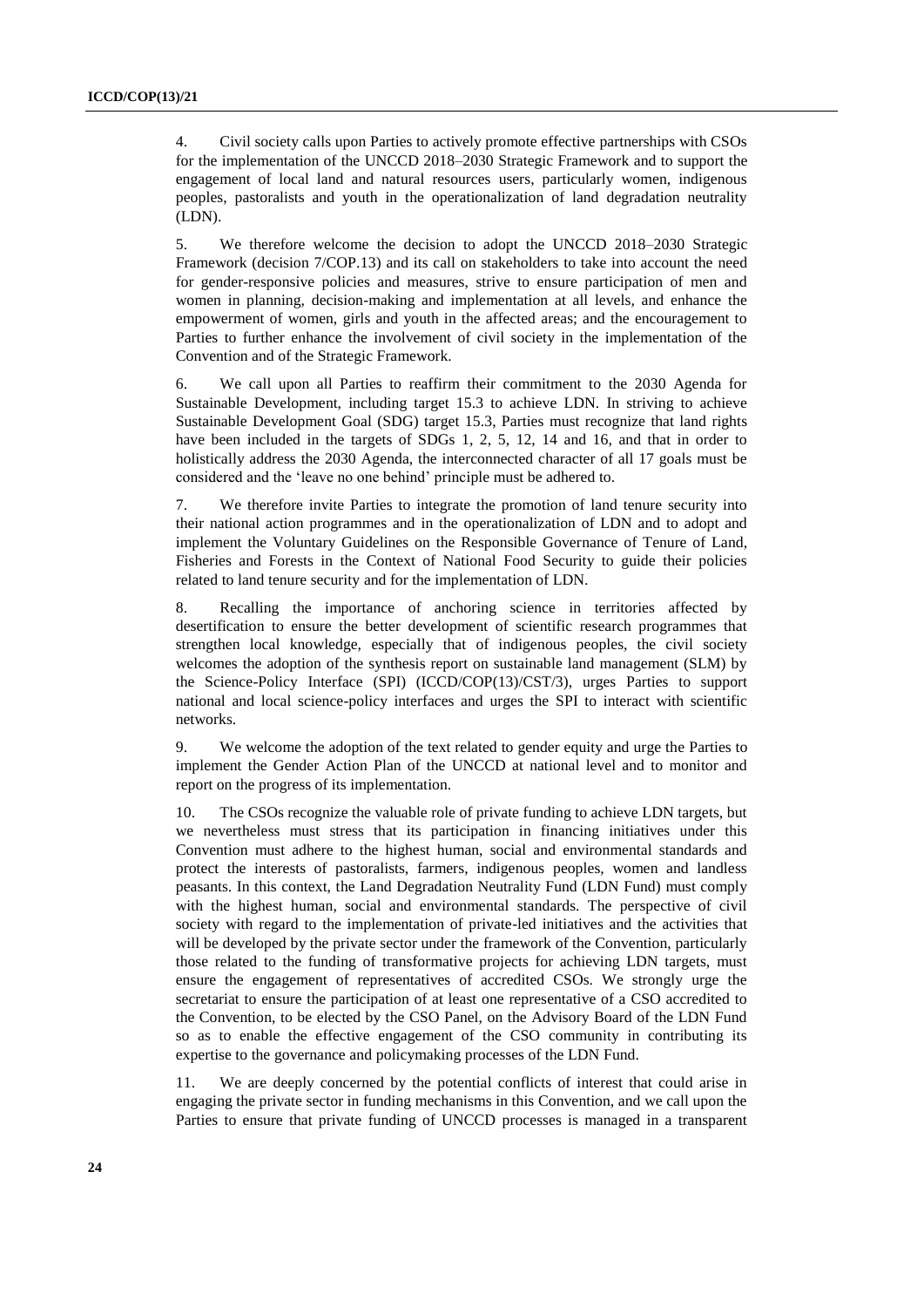manner and with regular and transparent reporting procedures. The participation of the private sector in contributing financial resources towards achieving LDN targets should not be considered as a replacement of public funding, which is fundamental to achieving the goals of the Convention.

12. In conclusion, we congratulate the Parties on the adoption of a sound decision text at COP 13 and call upon the Parties to engage fully and effectively with CSOs in the implementation of the UNCCD 2018–2030 Strategic Framework, and to ensure the adoption of a decision on land rights under this Convention at COP 14.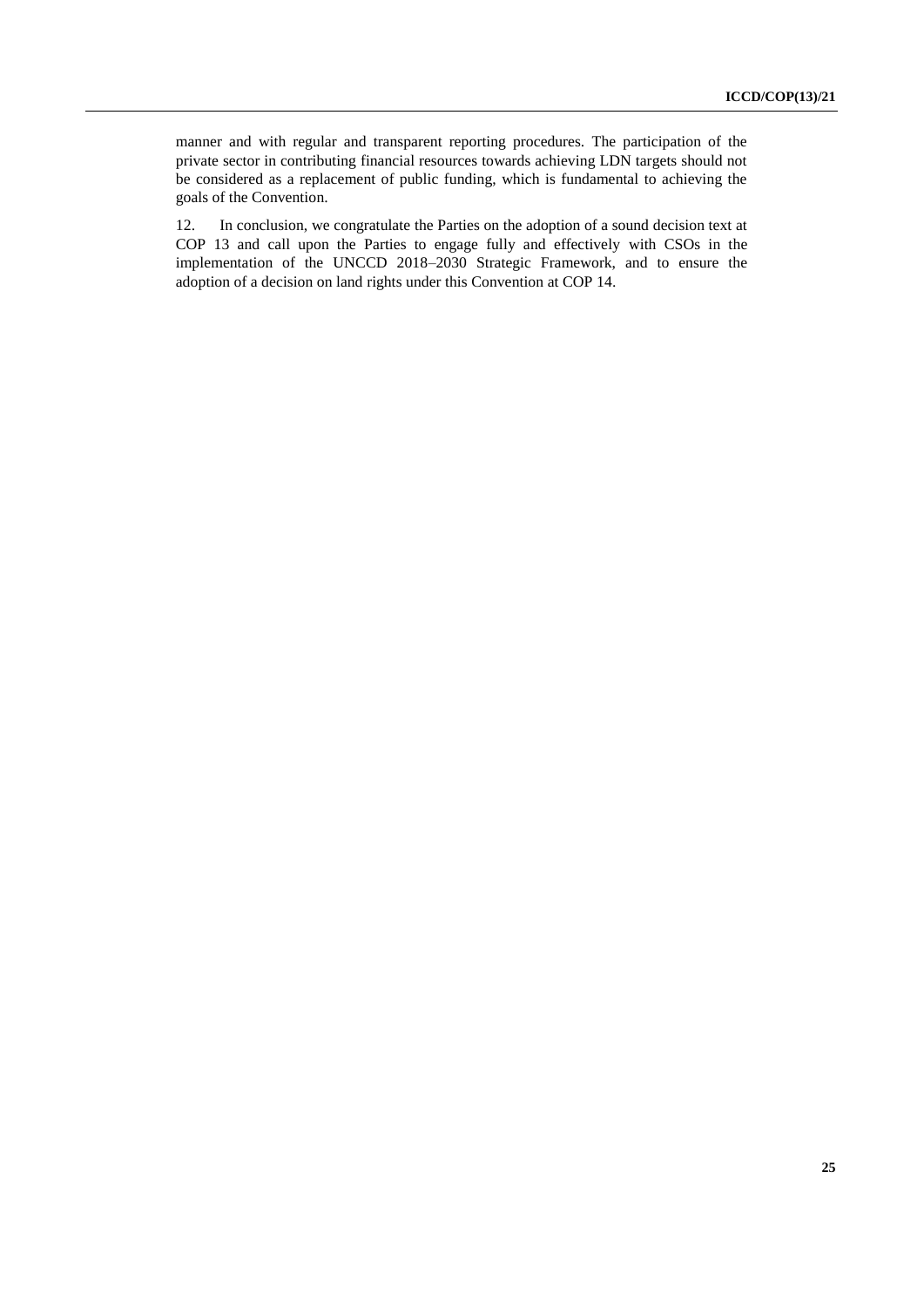## **Annex III**

## **Declaration from the Sustainable Land Management Business Forum**

*We, the participants in the Fourth Sustainable Land Management Business Forum held from 11–1 2 September 2017 in Ordos, Inner Mongolia Autonomous Region of China,*

*Concerned* with the fact that desertification and land degradation continue to be among the most serious challenges commonly faced by the world,

*Noting with appreciation* the actions taken by the United Nations Convention to Combat Desertification (UNCCD) in developing an appropriate approach on land degradation neutrality (LDN),

*Acknowledging* that the global community has clearly identified and endeavored to address LDN as a crucial target under the 2030 Agenda for Sustainable Development,

*Also acknowledging* that during the Belt and Road Forum for International Cooperation, President of China Xi Jinping proposed to "develop big data platforms for ecoenvironmental protection, advocate establishing an international green development alliance of Belt and Road and provide assistance for those relevant countries to address climate change issues",

*Recognizing* that the realization of Sustainable Development Goal 15 and target 15.3 requires all stakeholders, governments, civil society and private sector investors to forge strong partnership, and that the right institutional, political and legal frameworks accompanied by economic incentives can allow the global community to achieve LDN,

*Also recognizing* that the private sector has a unique role to play in developing business solutions and addressing issues relating to desertification and land degradation, thanks to its increasing awareness of social responsibility, its technological know-how and its capacities to develop innovative solutions, as well as its ability to mobilize financial resources and undertake concrete action on the ground,

*Taking note of* the Land Degradation Neutrality Fund (LDN Fund), a first-of-its-kind platform launched during the thirteenth session of the Conference of the Parties (COP 13), which has a layered capital structure aimed at bringing together public and private investors to fund triple bottom line projects contributing significantly to LDN,

*Noting* that success stories are available regarding business operations and market mechanisms for desertification control and ecosystem restoration, such as the Kubuqi Model, the Good Growth Plan, climate smart agriculture, and the Agrobiodiversity Index,

*Also noting* that COP 11 recognized the Kubuqi International Desert Forum as an important tool and platform for the implementation of the UNCCD and its achievements over the past ten years, as reflected in the Kubuqi Consensus, and *taking note of* other recommendations from the previous Sustainable Land Management Business Forum meetings,

*Emphasizing* that innovation in policies and institutional mechanisms is crucial for stimulating the private sector, government and local people to forge partnerships in the course of preventing and combating desertification/land degradation and promoting ecosystem restoration in a sustainable manner,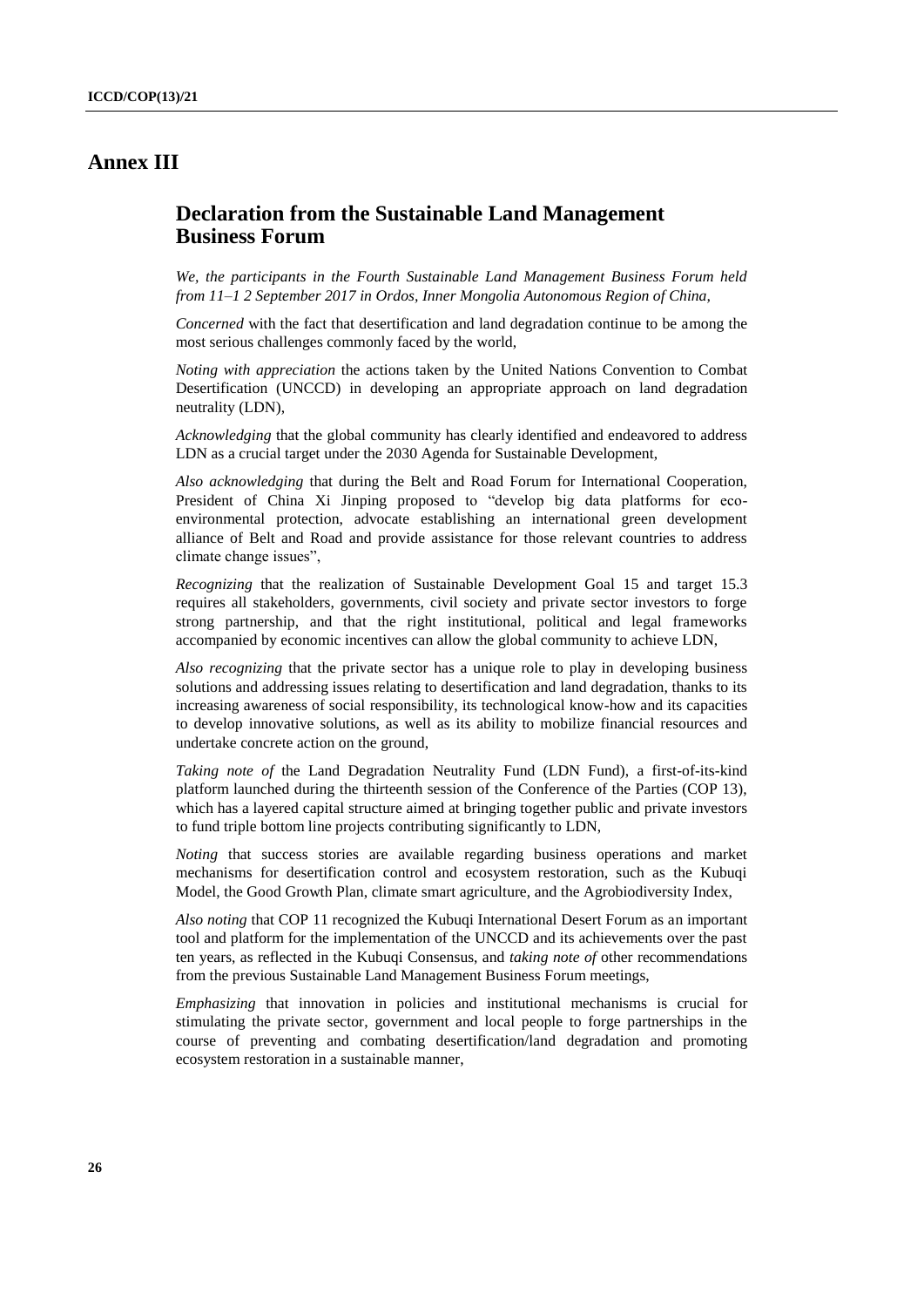*Stressing* that sustainable land management (SLM) is important in addressing land degradation and safeguarding biodiversity, increasing agricultural productivity, promoting food security and improving nutrition,

*Underlining* the role of landscape connectivity conservation as an effective approach for strengthening ecological integrity, preventing species loss and restoring healthy functioning ecosystems,

#### 1. *Commit to:*

(a) Aligning our priorities to include an LDN objective in related research, extension, production, technology transfer, and capacity development programmes and strategies;

(b) Forging and expanding partnerships with governments, academia, investors, businesses and civil society organizations (CSOs) in promoting landscape connectivity as a stepping stone to address land degradation and biodiversity challenges;

(c) Developing, in addition to practical and user-friendly technologies for small farmers, innovative eco-technologies, and promoting their application in efforts for largescale desertification and land degradation control and for improvements to land productivity and ecosystem protection and restoration;

#### 2. *Recommend* that:

(a) Governments develop incentive policies, legislation and institutional mechanisms, such as favorable taxation and investment and financing mechanisms, to encourage the private sector to invest in long-term programmes for SLM, desertification control and eco-restoration with minimum risk;

(b) The business sector consider, based on the sustainability principle, developing industries with desert distinctions in degraded areas to promote local employment and benefit local people, which will not only help green desertified land, but also contribute to alleviating poverty there;

(c) Civil Society organizations, universities, academia, research and extension organizations and/or programmes with relevance to land management be invited to integrate SLM practices in their policies and programmes and assist with capacity-building and knowledge exchanges;

(d) The business sector and academia work jointly in (i) promoting innovative and emerging technologies for operational uses in monitoring, measuring, and evaluating land degradation, scaling up applications of big data, remote-sensing, unmanned automated vehicles, and Internet as well as the 'Internet of things' in SLM; and (ii) developing ecoindustries, precision farming and eco-environmental monitoring and reporting;

Actors from the finance and investment community engage in public-private partnership for creating innovative LDN financing solutions;

(f) The business sector, in this connection, be called upon to develop appropriate mechanisms to work closely with United Nations entities and governmental and intergovernmental institutions to help promote capacity development on the green economy and SLM practices in developing countries, in particular in underdeveloped areas, to benefit the local people;

(g) Interested business parties avail themselves of the opportunities provided by the Belt and Road Initiative to work jointly on large-scale desertification prevention and control and land degradation and ecosystem restoration programmes to ensure the landscape connectivity along the Belt and Road regions;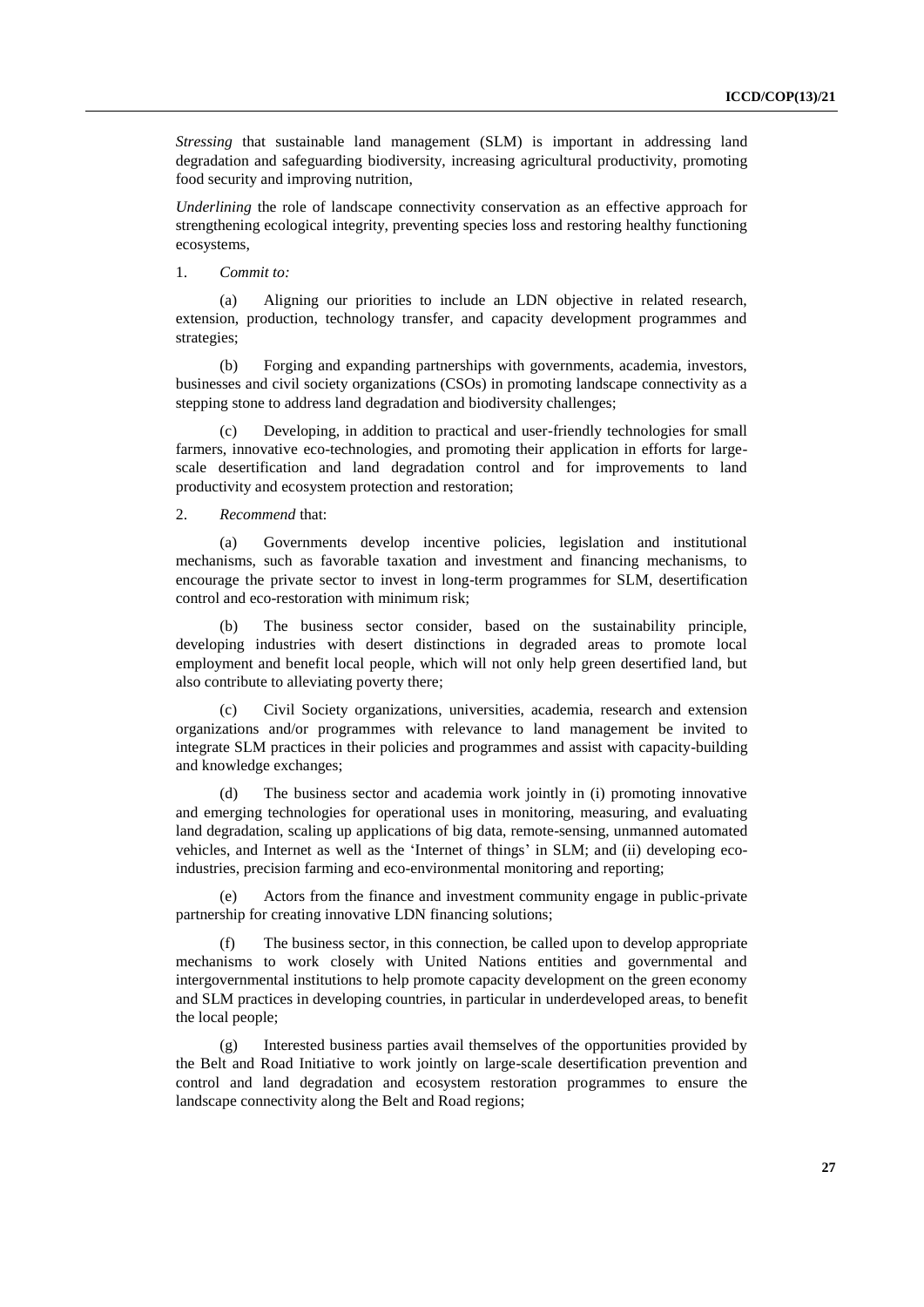(h) The COP at its thirteenth session and other related forums consider, in connection with the above, reflecting the Kubuqi Model and its successful experiences in large-scale desertification control and ecosystem restoration in the COP 13 report and its Ordos Declaration, and call for sharing and promoting wider applications of the experiences for the benefit of the people along the Belt and Road and elsewhere;

3. *Declare,* in close cooperation with UNCCD institutions, United Nations Environment Programme, the member companies of the World Business Council for Sustainable Development and other interested entities, our intention to take an active part in the relevant initiatives and platforms addressing land degradation, including the World Alliance for Desert Eco-Economy initiative, with the aim of forging partnerships in promoting sustainable development specifically, to contribute to:

(a) The exchange and dissemination of experiences, models, information and knowledge on desertification prevention and control and ecosystem restoration;

(b) The promotion of innovative technology development, transfer and services as well as business cooperation for mutual benefits;

(c) The provision of support to capacity development and training for young generations of entrepreneurs;

(d) The encouragement of participation in relevant meetings, such as the Kubuqi International Desert Forum, to share experiences widely on eco-restoration and green economy development.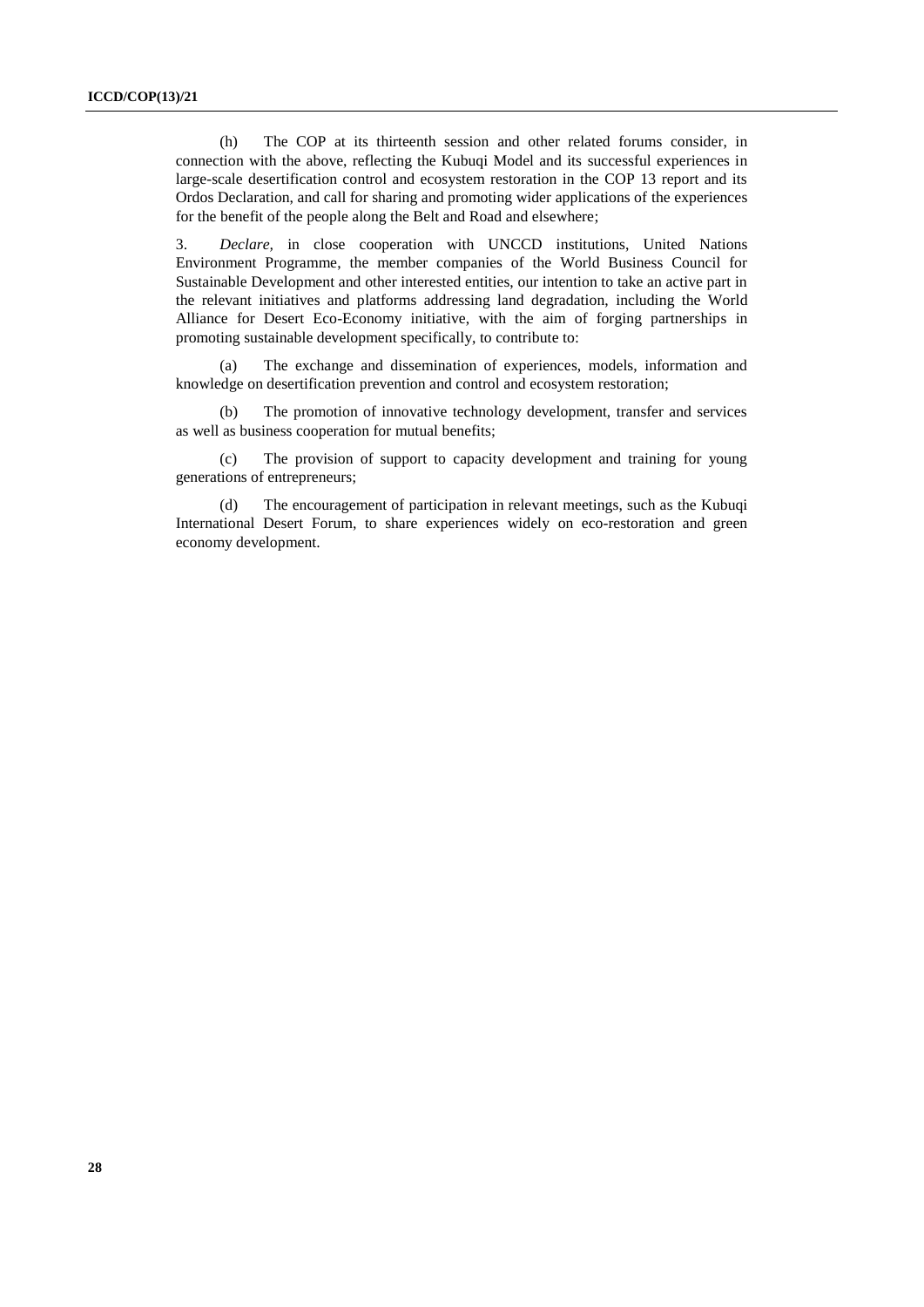## **Annex IV**

## **Declaration of the Youth Forum**

#### **Global Youth Initiative for Combating Desertification**

#### **Youth in Action for Combating Desertification**

We, the youth delegates around the world attending the Youth Forum of the thirteenth session of the Conference of the Parties (COP 13) to the United Nations Convention to Combat Desertification (UNCCD) in Ordos, China, would like to extend our gratitude to the Government of China for its support of our involvement in combating desertification and land degradation, its generous funding and its hosting of the Youth Forum.

With this Declaration, we intend to put forth our shared vision and build a roadmap towards strengthening young people's engagement in the fight against the desertification impacts of climate change and the unsustainable use of natural resources. We aim to emphasize our commitment, starting from our respective countries, and contribute to the achievement of the Sustainable Development Goals (SDGs), in particular target 15.3 on land degradation neutrality (LDN) by 2030.

### **I. Background**

We are aware that 40% of young people are either unemployed or have poorly paid jobs. Limited education opportunities and poor working conditions make young people more vulnerable to extremist ideologies and hinder countries' growth and their chances of developing sustainably.

We believe that the current economic and education opportunities are not inclusive. Considerably more can be done to promote conservation practices and protect our limited resources. According to the Business and Sustainable Development Commission 2017 report, 71 million jobs could be created in the food and agriculture sector alone, while land restoration strategies will ensure healthy ecosystem production, generating around \$1 trillion a year.

We recall: the Convention text of the UNCCD, underscoring the importance of capacity building among all individuals, especially women and youth, with the cooperation of nongovernmental organizations and local organizations. The 2030 Agenda for Sustainable Development acknowledges the need to empower youth and also to recognize and facilitate their agency in implementing the SDGs.

### **II. The roles of youth**

We, the major stakeholders and future leaders of our world, when empowered, have the potential to contribute to and solve the urgent global challenges we are facing.

We, who grew up and continue to grow in a changing world, are fully prepared to confront and adapt to current and future challenges, particularly those concerning social, economic and environmental issues.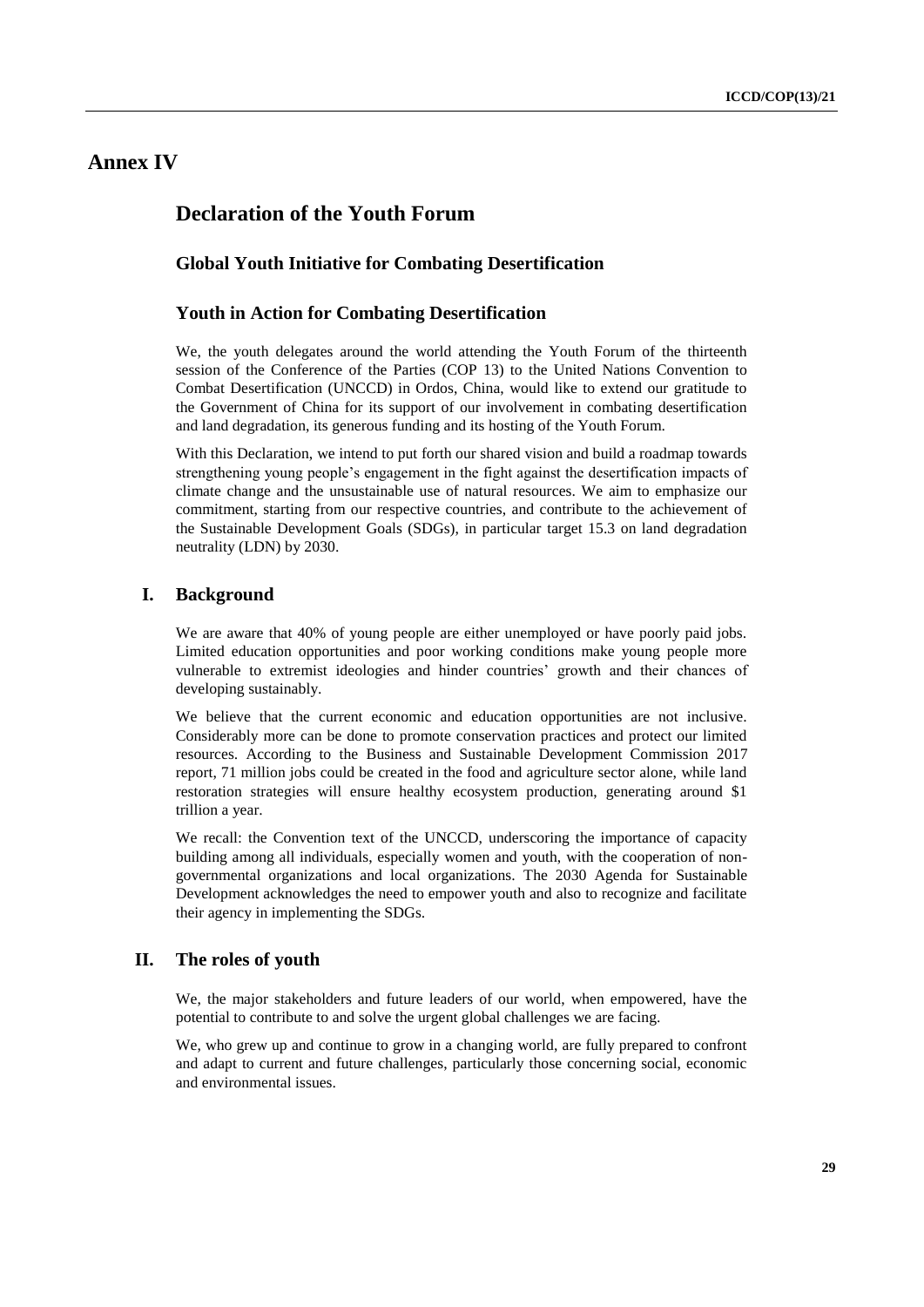We can play a fundamental role in the decision-making process, providing constructive feedback and serving as a bridge between decision-makers and civil society.

We are the new forces to drive change, with fresh ideas, innovative technologies, inventive methods and the means to eradicate poverty and pave the way for a new sustainable economy.

#### **III. The commitments of youth**

We acknowledge and value this opportunity to ensure the voices of young people are heard at the COP. We aim to motivate the public by making the SDGs more tangible and relevant from the local perspective, and to inspire people to become positive drivers for the sustainable change in their everyday lives. In order to understand and fully face up to our responsibilities, we have set ourselves the following specific challenges:

Applying ourselves to pursue ways of catalyzing change within our own spheres of influence (online and offline);

(b) Acquiring and enhancing our knowledge and technical and vocational skill to contribute to the relevant job markets, particularly those related to land restoration and sustainable land and water resources management;

(c) Actively participating in relevant youth platforms (online and offline);

(d) Campaigning and promoting research and policies that support the implementation of SDG 15.3 on LDN;

(e) Providing constructive feedback and suggestions to all Parties on how better to encourage youth from different regions to take part in land and climate dialogue;

(f) Designing innovative and creative solutions to contribute to the implementation of LDN;

(g) Establishing social and professional networks and alliances that promote and support the implementation of LDN in order to address land as a key element to solve climate change issues;

(h) Actively promoting youth initiatives and the empowerment of young women in the area of sustainable land and water management;

(i) Getting personally involved in volunteering activities related to conserving land and water resources, and pro-actively participating in and promoting awareness and engagement among our peers on the sustainable restoration and management of degraded environmental resources.

### **IV. The call for stakeholder support**

To meet all the above challenges, we, the global youth, call on all national and international governmental and non-governmental organizations, associations, academia, businesses and Civil societies, including youth-led civil societies, and United Nations agencies to pursue the following commitments:

(a) **Investing in equal and quality education, both formal and non-formal, for all youth,** particularly young women, and building strong awareness of environmental issues, land and social rights from a young age;

(b) **Equipping young graduates and high school leavers with knowledge and practical skills,** which are useful for succeeding on the green jobs market, particularly in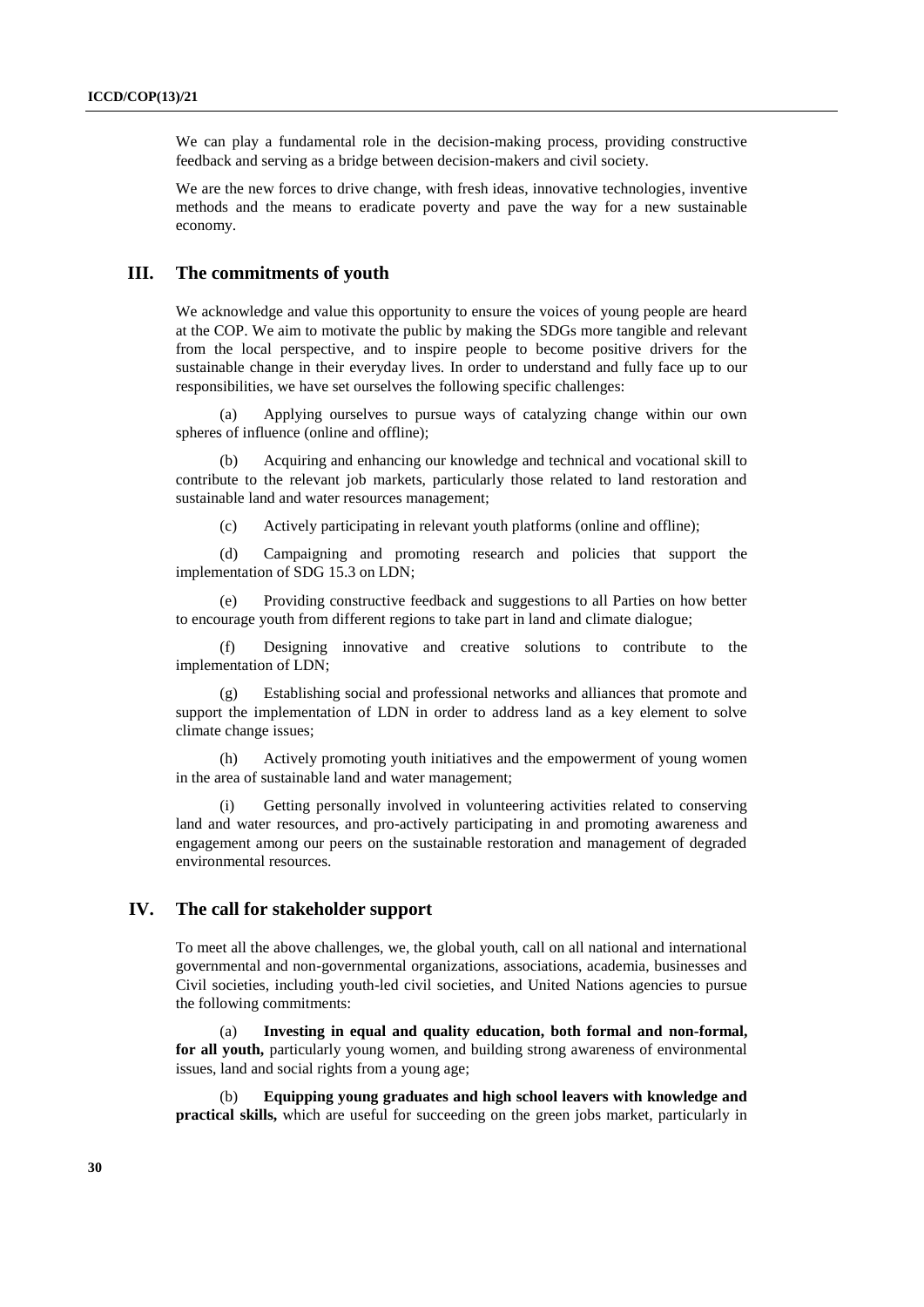the land restoration and conservation of land and water resources sectors. Potential featured activities include: organizing and supporting relevant educational, vocational or technical training and digital technology skill-development, which are directly linked to the job market. This also includes special educational and practical programmes (e.g. afforestation and irrigation techniques and the sustainable use of agriculture inputs) targeting a variety of youth groups;

(c) **Establishing apprenticeship programmes and young innovator programmes that promote the growth of young talent, offering the chance to learn and be creative,** particularly in the area of sustainable land and water resource management. This would encourage and enable young talent to turn ideas into businesses. Low-interest loans, funds and resources for youth programmes could be provided by trade unions, employer organizations and the private sector;

(d) **Investing in and supporting young researchers in producing fresh research and insights, connecting local, national and global knowledge to address the gaps in land issues** by setting up research funds or financing young researchers;

Investing in the circular and green economy and science and technology, **and implementing policies that promote sustainable land and water use and management, for example renewable energies.** This branch of the market is in need of incentives to grow and develop, creating new job openings in these areas;

(f) **Working towards a revival of farming and agriculture-related occupations**, making the agricultural sector more modern and appealing to young people, subsidizing the farming economy, ensuring land access and rights, and providing young people with incentives, expertise and funds to launch new enterprises;

(g) **Sharing knowledge, including indigenous agricultural practices, and consulting with younger people to help analyse problems from a different angle and promote youth involvement in decision-making on environmental matters.** This could be achieved through the organization of regular meetings, workshop seminars and youth conferences at local, national and international level;

Supporting and facilitating both online and offline spaces/platforms for **national and international dialogue, consultations, social media campaigns and volunteering activities,** reaching out to marginalized communities, inviting young people to work together and promoting their roles as advocates and partners in supporting SDG 15.3 on LDN and contributing to building sustainable peace for future generations:

As host country of this Youth Forum, for example, China could be the starting point for such platforms. The Youth Initiative to combat desertification and land degradation will be a platform to promote and facilitate the support of SDG 15.3 among young people in order to voice their ideas to decision-makers;

(ii) United Nations Volunteers and other United Nations agencies could also take this opportunity in China, making use of relevant volunteering projects of the All-China Youth Federation or other similar projects in other regions. Through these initiatives, Chinese and international young volunteers could be mobilized to carry out relevant volunteering service activities related to restoring degraded land and water resources globally;

(iii) Youth involvement could also benefit from academic societies and institutions actively sharing (or disseminating) their research outcomes with young people or youth-led organizations in order to promote the circulation of information and knowledge;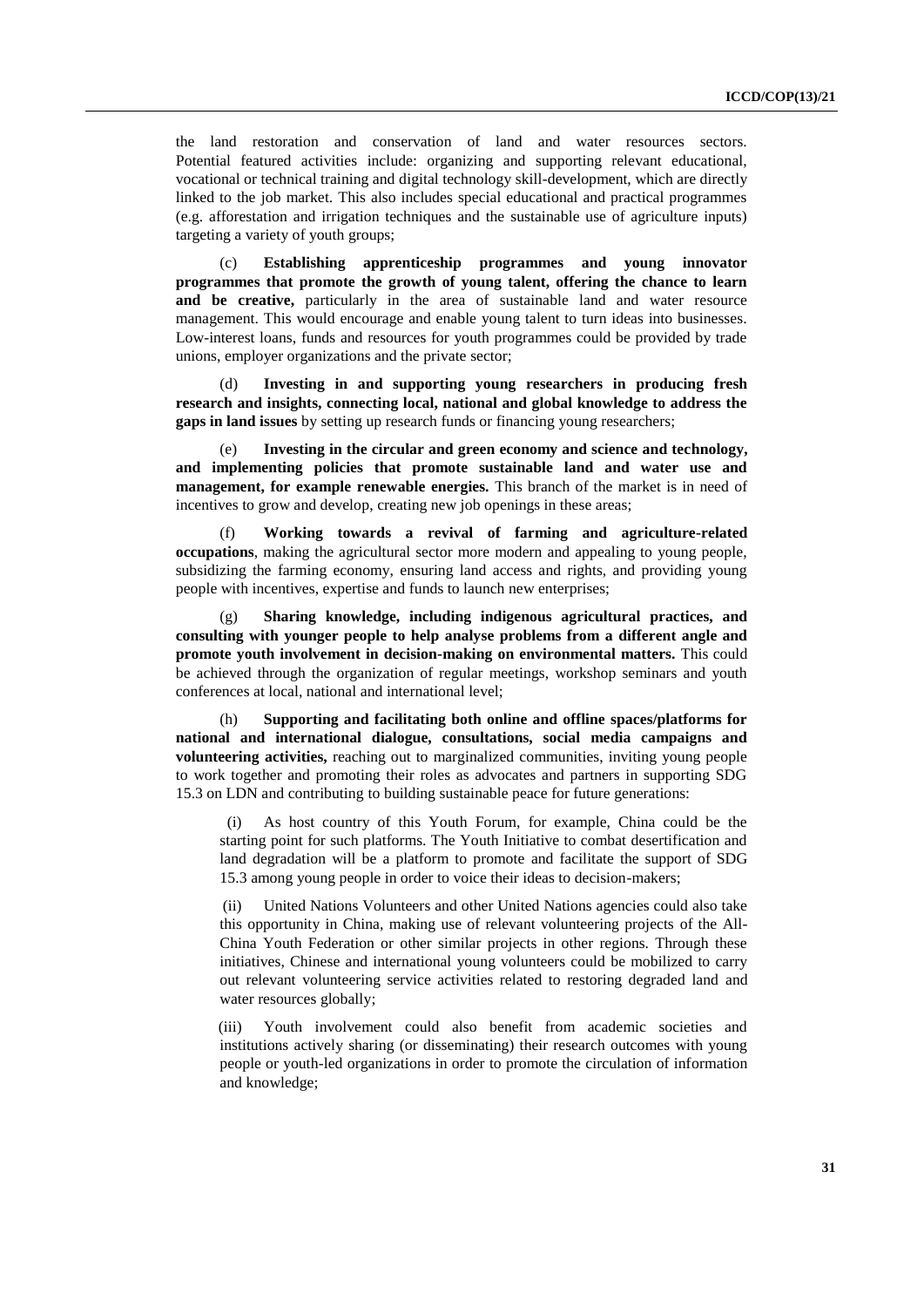(iv) Offline facilitation of knowledge and technology transfer, that is, the latest agricultural technologies, will benefit the young people in underprivileged rural communities.

### **V. Final remarks**

Finally, we invite the parties of COP 13 to take steps to implement the outlined recommendations. We call upon the Parties to **include the Youth Initiative in their discussions and take it into consideration in the decision-making process** to ensure that future generations have the tools to effectively confront impending social and environmental issues and the means to protect mother earth.

COP 13 to the UNCCD is a starting point and stepping stone to motivate and engage other youth locally and globally to conserve and restore our limited land resources.

It is not enough to want change: we have to be the change we want to see. Alone we can walk but, together, we can run. As such, unity is highly essential to obtain the stated objectives and we are eager to take the necessary steps to build a more sustainable and fairer future for all. We look forward to 2030 and beyond, where many global challenges will be overcome with the achievement of SDG target 15.3.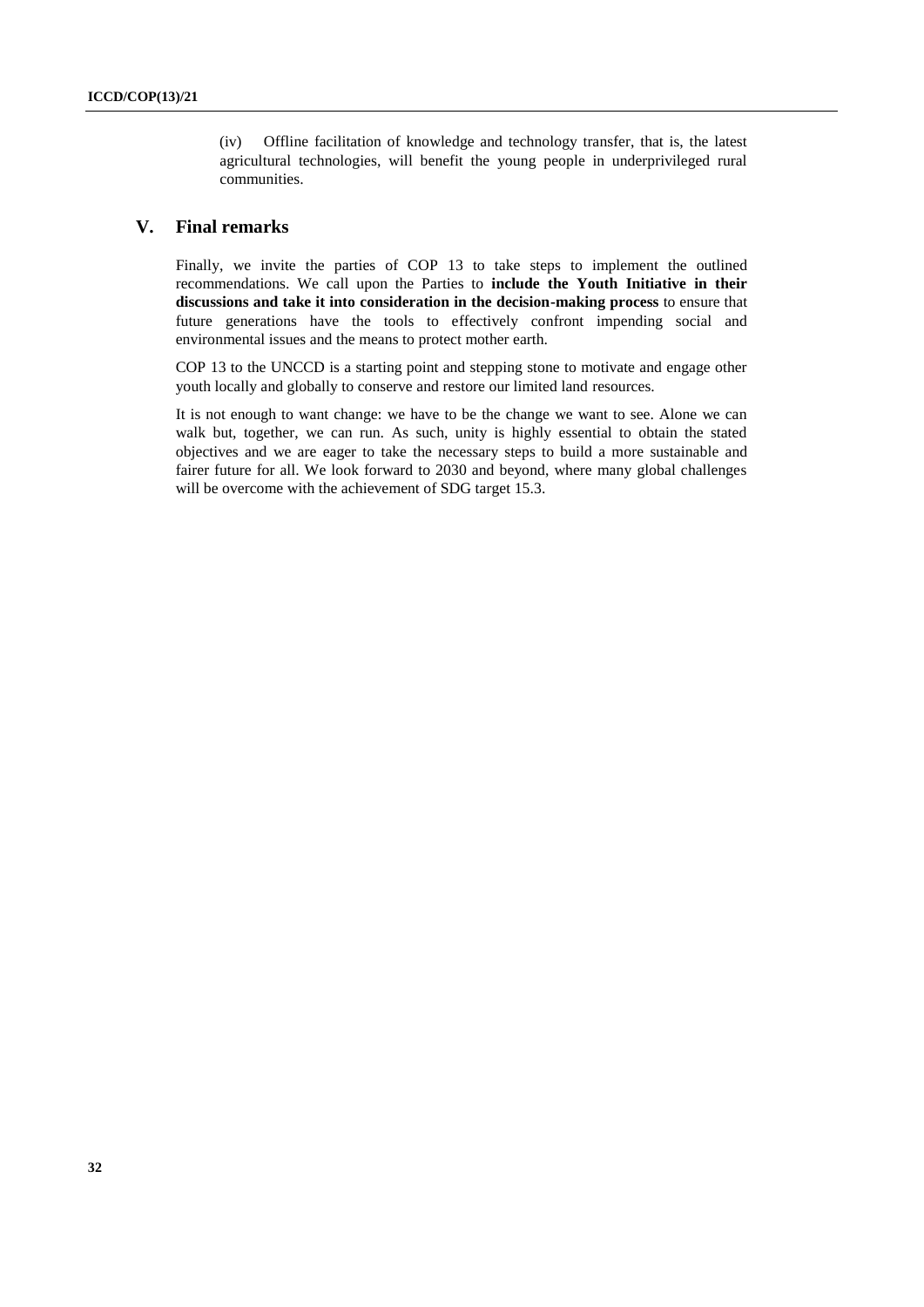# **Annex V**

# **Documents before the Conference of the Parties at its thirteenth session**

[English only]

| Document symbol                      | Title                                                                                                                                                                                                                                                                                                                                                                                                          |
|--------------------------------------|----------------------------------------------------------------------------------------------------------------------------------------------------------------------------------------------------------------------------------------------------------------------------------------------------------------------------------------------------------------------------------------------------------------|
| ICCD/COP(13)/1                       | Provisional agenda and annotations. Note by the secretariat                                                                                                                                                                                                                                                                                                                                                    |
| ICCD/COP(13)/2                       | Integration of Sustainable Development Goal 15 and related target 15.3 which<br>states: "to combat desertification, restore degraded land and soil, including<br>land affected by desertification, drought and floods, and strive to achieve a<br>land degradation-neutral world", into the implementation of the United<br>Nations Convention to Combat Desertification. Report by the Executive<br>Secretary |
| ICCD/COP(13)/3                       | The future strategic framework of the Convention. Report by the<br>Intergovernmental Working Group on the future strategic framework of the<br>Convention                                                                                                                                                                                                                                                      |
| ICCD/COP(13)/4                       | Report on progress in the implementation of the comprehensive<br>communication strategy and on the United Nations Decade for Deserts and<br>the Fight against Desertification (2010–2020). Note by the secretariat                                                                                                                                                                                             |
| ICCD/COP(13)/5                       | Additional procedures or institutional mechanisms to assist the Conference of<br>the Parties in regularly reviewing the implementation of the Convention -<br>Terms of reference of the Committee for the Review of the Implementation of<br>the Convention. Note by the secretariat                                                                                                                           |
| ICCD/COP(13)/6                       | Promotion and strengthening of relationships with other relevant conventions<br>and international organizations, institutions and agencies. Note by the<br>secretariat                                                                                                                                                                                                                                         |
| ICCD/COP(13)/7                       | Programme and budget for the biennium 2018–2019. Note by the secretariat                                                                                                                                                                                                                                                                                                                                       |
| ICCD/COP(13)/7/Corr.1                | Programme and budget for the biennium 2018-2019. Note by the secretariat.<br>Corrigendum                                                                                                                                                                                                                                                                                                                       |
| $ICCD/COP(13)/8-$<br>ICCD/CRIC(16)/2 | Comprehensive multi-year workplan for the Convention (2018-2021) and<br>two-year costed work programme for the Convention (2018-2019). Note by<br>the secretariat                                                                                                                                                                                                                                              |
| ICCD/COP(13)/9                       | Financial performance for the Convention trust funds. Note by the secretariat                                                                                                                                                                                                                                                                                                                                  |
| ICCD/COP(13)/10                      | Audited financial statements for the Convention trust funds for the biennium<br>2016–2017 as at 31 December 2016. Note by the secretariat                                                                                                                                                                                                                                                                      |
| ICCD/COP(13)/11                      | Audited financial statements for the Convention trust funds for the biennium<br>ended 31 December 2015, including the report of the United Nations Board of<br>Auditors. Note by the secretariat                                                                                                                                                                                                               |
| ICCD/COP $(13)/12$                   | Audited financial statements for the Global Mechanism as at 30 September<br>2013. Note by the secretariat                                                                                                                                                                                                                                                                                                      |
| ICCD/COP(13)/13                      | Report on the status of contributions to the Convention trust funds for the<br>biennium 2016–2017. Note by the secretariat                                                                                                                                                                                                                                                                                     |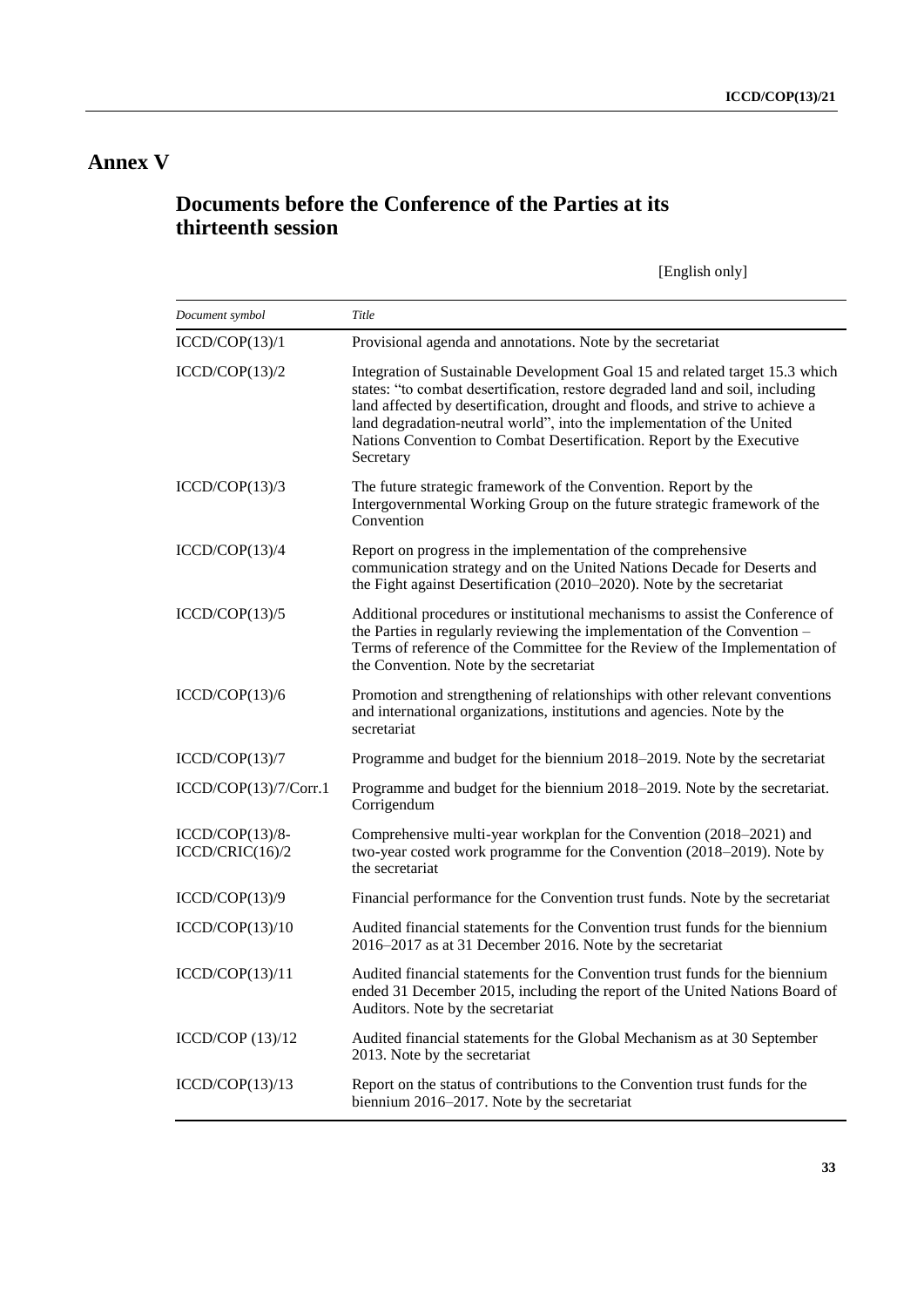| Document symbol        | Title                                                                                                                                                                                |
|------------------------|--------------------------------------------------------------------------------------------------------------------------------------------------------------------------------------|
| ICCD/COP(13)/14        | Report of the Evaluation Office. Note by the secretariat                                                                                                                             |
| ICCD/COP(13)/15        | Participation and involvement of civil society organizations in meetings and<br>processes of the United Nations Convention to Combat Desertification. Note<br>by the secretariat     |
| ICCD/COP(13)/16        | Participation and involvement of the private sector in meetings and processes<br>of the United Nations Convention to Combat Desertification. Note by the<br>secretariat              |
| ICCD/COP(13)/17        | Accreditation of intergovernmental organizations, civil society organizations<br>and representatives from the private sector, and admission of observers. Note<br>by the secretariat |
| ICCD/COP(13)/18        | Memorandum of Understanding between the United Nations Convention to<br>Combat Desertification and the Global Environment Facility. Note by the<br>secretariat                       |
| ICCD/COP(13)/19        | Draft advocacy policy frameworks: Gender, Drought, and Sand and Dust<br>Storms. Note by the secretariat                                                                              |
| ICCD/COP(13)/19/Corr.1 | Draft advocacy policy frameworks: Gender, Drought, and Sand and Dust<br>Storms. Note by the secretariat. Corrigendum                                                                 |
| ICCD/COP $(13)/20$     | Credentials of delegations. Report of the Bureau to the Conference of the<br>Parties                                                                                                 |
| ICCD/COP(13)/INF.1     | Information for participants                                                                                                                                                         |
| ICCD/COP(13)/INF.2     | Note on the special segment of the Conference of the Parties at its thirteenth<br>session. Note by the secretariat                                                                   |
| ICCD/COP(13)/INF.3     | Status of ratification of the United Nations Convention to Combat<br>Desertification. Note by the secretariat                                                                        |
| ICCD/COP(13)/INF.4     | List of participants                                                                                                                                                                 |
| ICCD/COP(13)/CRP.1     | Overview of gender mainstreaming in the implementation of the Convention:<br>1998-2018                                                                                               |
| ICCD/COP(13)/CRP.2     | Elaborating on the Drought Initiative                                                                                                                                                |

# **Documents before the Committee for the Review of the Implementation of the Convention at its sixteenth session**

| Document symbol                      | Title                                                                                                                                                             |
|--------------------------------------|-------------------------------------------------------------------------------------------------------------------------------------------------------------------|
| ICCD/CRIC(15)/7                      | Report of the fifteenth session of the Committee for the Review of the<br>Implementation of the Convention, held in Nairobi from 18 to 20 October<br>2016         |
| ICCD/CRIC(16)/1                      | Provisional agenda and annotations. Note by the secretariat                                                                                                       |
| $ICCD/COP(13)/8-$<br>ICCD/CRIC(16)/2 | Comprehensive multi-year workplan for the Convention (2018–2021) and<br>two-year costed work programme for the Convention (2018–2019). Note by<br>the secretariat |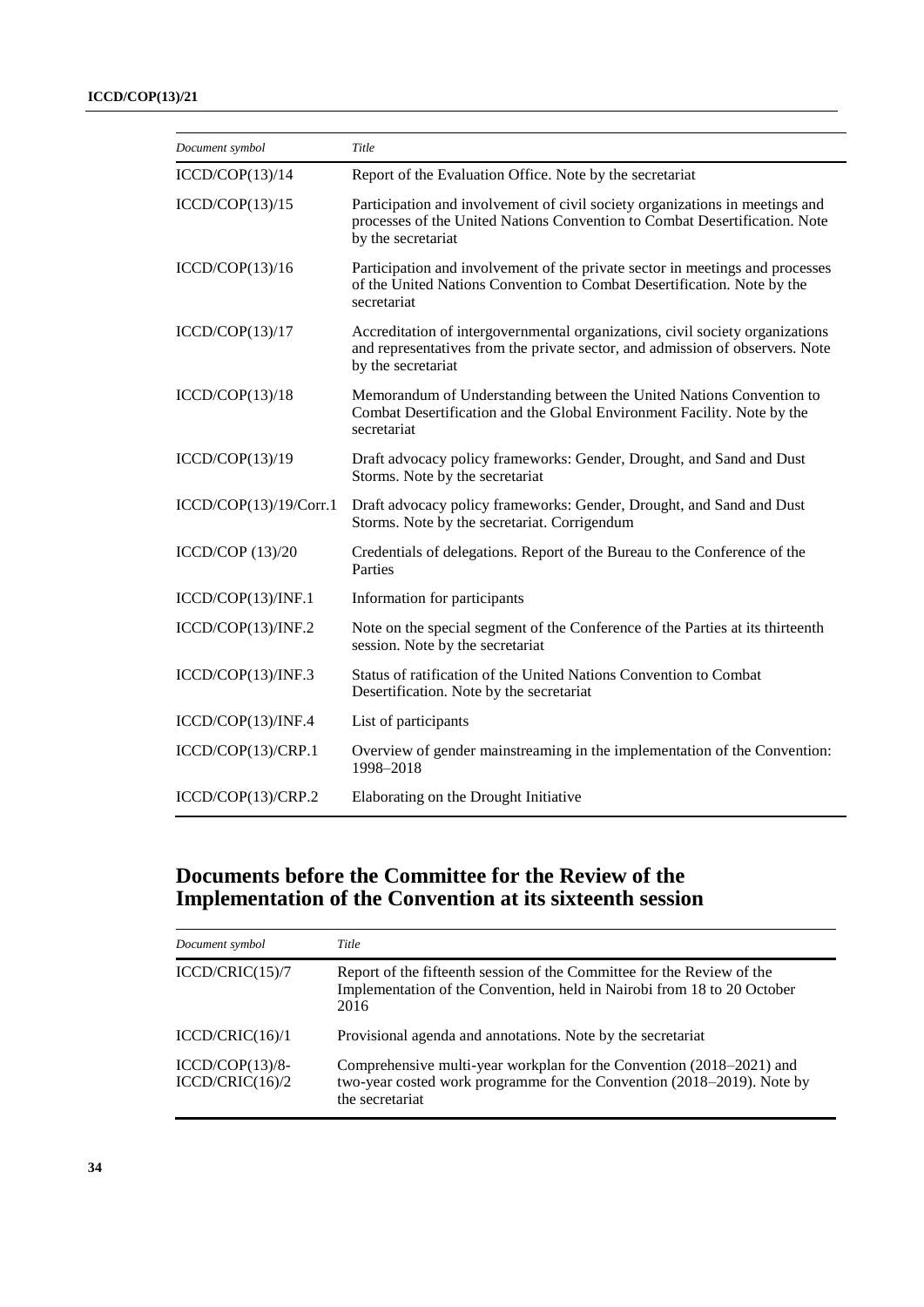| Document symbol     | Title                                                                                                                                                                                  |
|---------------------|----------------------------------------------------------------------------------------------------------------------------------------------------------------------------------------|
| ICCD/CRIC(16)/3     | Report on the performance of Convention institutions and subsidiary bodies<br>$(2016-2017)$ . Note by the secretariat                                                                  |
| ICCD/CRIC(16)/4     | Report by the Global Environment Facility on its strategies, programmes and<br>projects for financing the agreed incremental costs of activities concerning<br>desertification         |
| ICCD/CRIC(16)/5     | Improving the procedures for communication of information as well as the<br>quality and format of reports to be submitted to the Conference of the Parties.<br>Note by the secretariat |
| ICCD/CRIC(16)/INF.1 | Reporting template for the 2017–2018 reporting process. Note by the<br>secretariat                                                                                                     |

## **Documents before the Committee on Science and Technology at its thirteenth session**

| Document symbol        | Title                                                                                                                                                                                     |
|------------------------|-------------------------------------------------------------------------------------------------------------------------------------------------------------------------------------------|
| ICCD/COP(13)/CST/1     | Provisional agenda and annotations. Note by the secretariat                                                                                                                               |
| ICCD/COP(13)/CST/2     | The scientific conceptual framework for land degradation neutrality.<br>Synthesis report by the Science-Policy Interface                                                                  |
| ICCD/COP(13)/CST/3     | Sustainable land management for addressing desertification/land<br>degradation and drought, climate change mitigation and adaptation.<br>Synthesis report by the Science-Policy Interface |
| ICCD/COP(13)/CST/4     | Rehabilitation, restoration and reclamation measures and practices in<br>degraded lands. Synthesis report by the Science-Policy Interface                                                 |
| ICCD/COP(13)/CST/5     | Cooperation with other scientific panels. Report by the Science-Policy<br>Interface                                                                                                       |
| ICCD/COP(13)/CST/6     | Review of the Science-Policy Interface and its achievements. Note by the<br>secretariat                                                                                                   |
| ICCD/COP(13)/CST/7     | Work programme for the Science-Policy Interface (2018–2019). Note by<br>the secretariat                                                                                                   |
| ICCD/COP(13)/CST/8     | Promoting the analysis, dissemination and accessibility of best practices<br>and the UNCCD Knowledge Hub. Note by the secretariat                                                         |
| ICCD/COP(13)/CST/INF.1 | Report by the Intergovernmental Science-Policy Platform on Biodiversity<br>and Ecosystem Services on the Land Degradation and Restoration<br>Assessment                                   |
| ICCD/COP(13)/CST/INF.2 | Compilation of proposals for topics to be considered for inclusion in the<br>Science-Policy Interface work programme 2018–2019. Note by the<br>secretariat                                |